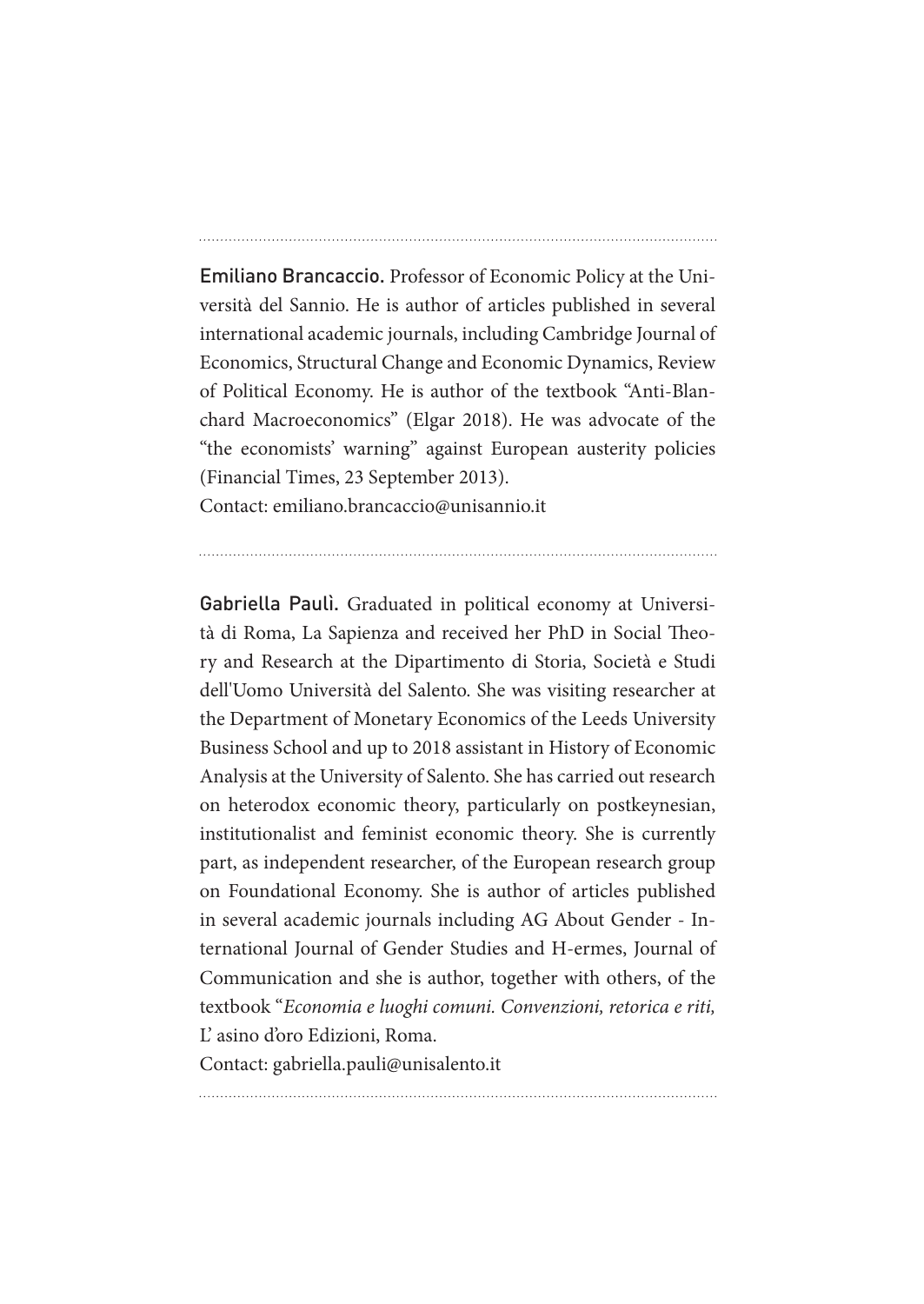*Soft Power Revista euro-americana de teoría e historia de la política y del derecho*

*Vol. 6,1. Enero-Junio 2019 ISSN (online): 2539/2239 ISSN (print): 2389-8232 http://dx.doi.org/10.14718/SoftPower.2019.6. 1.2*

# **METHODOLOGICAL INDIVIDUALISM VERSUS CLASS ANALYSIS: THE "GREAT RECESSION" AS A TEST CASE1**

Emiliano Brancaccio

Universit à del Sannio

Gabriella Paulì

Universit à del Salento

## **Abstract**

While the mainstream economic analysis relates with the other branches of social sciences in an "imperialistic" perspective, an alternative paradigm of social reproduction can contribute to develop an interdisciplinary approach to political economy. Originated in the contributions of Classical economists and Marx and currently developed by the critical schools of economic thought, the paradigm of social reproduction rejects the individualistic foundations of mainstream economics and recognize social classes and related conflicts on production and distribution as essential elements to make economic analysis consistent with the current reality of capitalist development and crisis. In this sense, the alternative paradigm suggests an interpretation of the recent "Great

<sup>1.</sup> Reception date: 1st December 2018; acceptance date: 22th December 2018. This article is the result of research activities held at the Dipartimento di Diritto, Economia, Management e Metodi Quantitativi Università degli Studi del Sannio together with the Università del Sannio and the Dipartimento di Storia, Società e Studi dell'Uomo Università del Salento.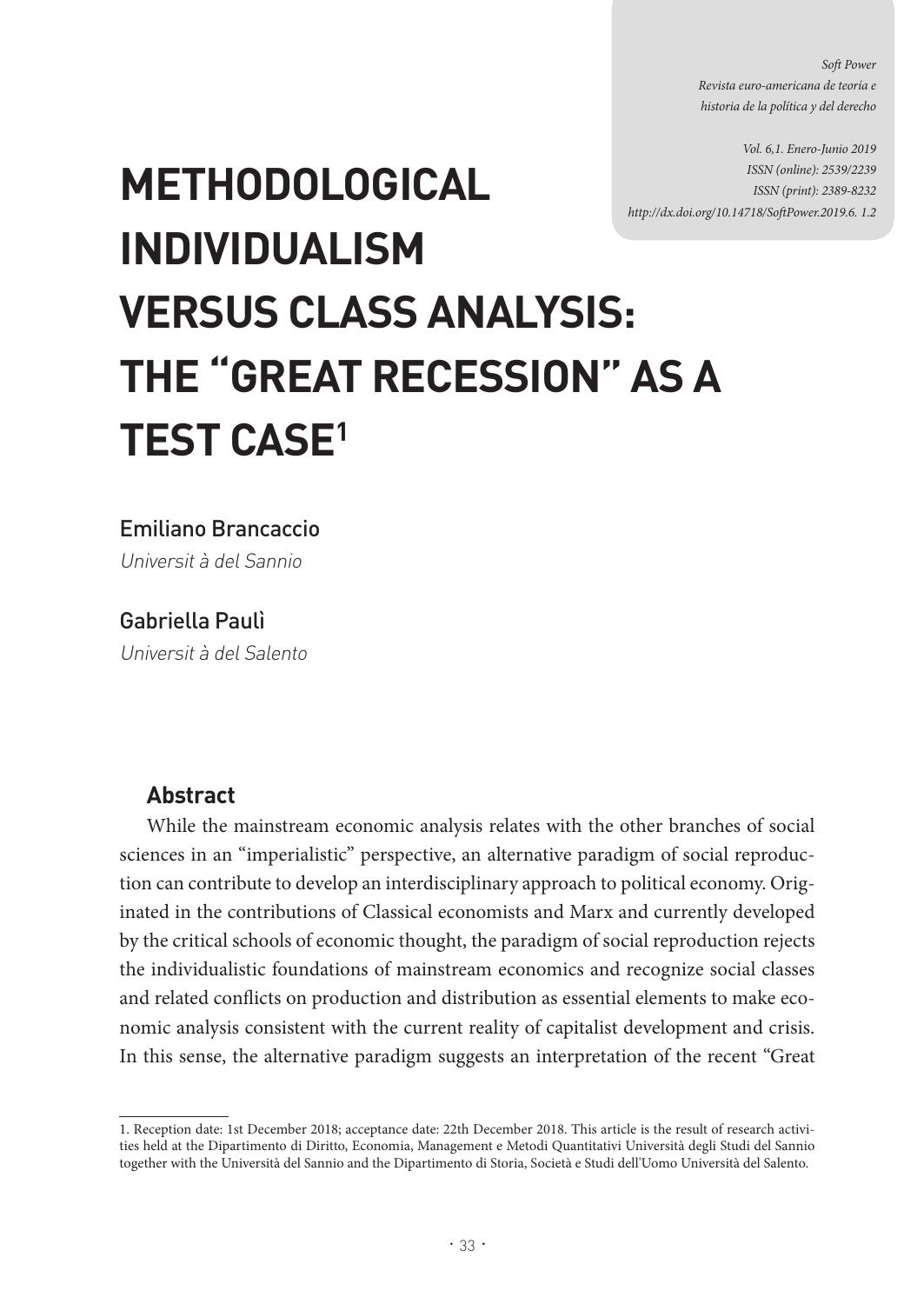Recession" based on the specific anthropology of consumption of social classes within capitalism and its implications on the pace of aggregate expenditure. Empirical evidence gives support to this interpretation, which also offers some insights about the possible relations between the complex spatial and temporal dynamics of capitalist crisis and the international development of progressive social movements.

### **Keywords**

Economic methodology, imperialism, methodological individualism, class analysis.

## **Resumen**

Mientras el análisis económico tradicional se relaciona con otras ramas de las ciencias sociales bajo una perspectiva "imperialista", el paradigma alternativo de la reproducción social puede contribuir al desarrollo de una aproximación interdisciplinaria a la economía política. Originado en las constribuciones de los economistas clásicos y Marx y actualmente desarrollada por las escuelas críticas de pensamiento económico, el paradigma de la reproducción social rechaza las bases individualistas de la Economía dominante y reconoce a las clases sociales y los conflictos relacionados con la producción y la distribución como elementos esenciales para realizar análisis económicos consistentes con la actualidad del capitalismo y su crisis. En este sentido, el paradigma alternativo sugiere una interpretación de la reciente "Gran recesión" basado en la antropología del consumo de las clases sociales al interior del capitalismo y sus implicaciones en el ritmo del gasto agregado. La evidencia empírica avala esta interpretación que, también ofrece algunas luces sobre las posibles relaciones entre las complejas dinámicas espaciales y temporales de la crisis capitalista y el desarrollo internacional de movimientos sociales progresistas.

# **Palabras clave**

Metodología económica, imperialismo, individualismo metodológico, análisis de clase.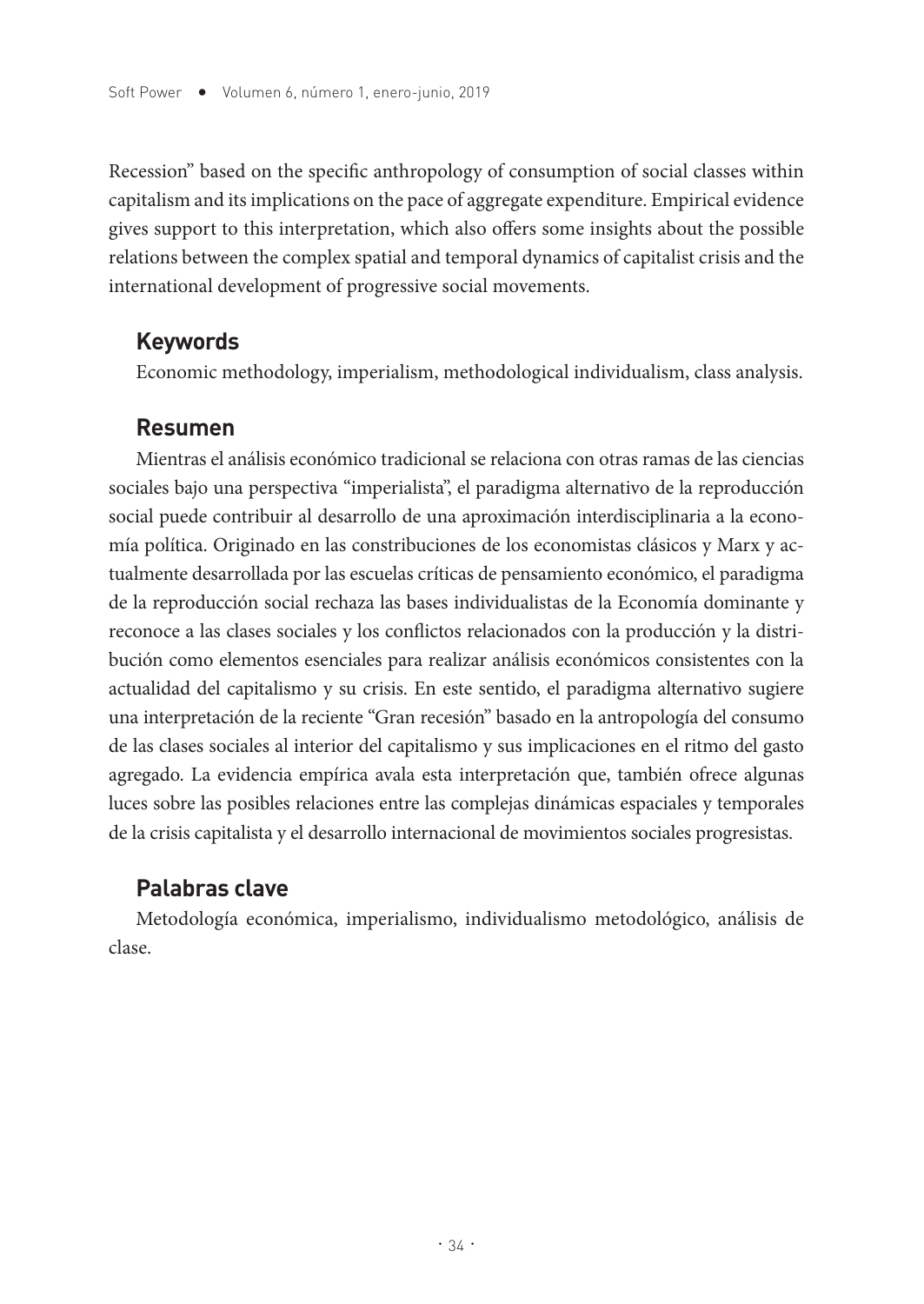# **Introduction**

In the history of social sciences, the individualistic approach in the analysis of human behavior has often been challenged. The unity and autonomy of the "subject" at the basis of methodological individualism has been questioned by alternative epistemological views. According to these alternative perspectives the individual should be regarded as a social construction that develops in continuous coordination with other human beings and cannot even be defined separately from them (see, among many others, Althusser, 1971). Inspired by the latest developments in social psychology, neurobiology and neuroscience (see, among others, Cacioppo & Bernston, 1992; Damasio, 1994), recent research seems to be paying new attention to the epistemological discourse that questions the individualistic view of society and in some cases even tends to an explicit revival of Marxian class analysis.

In sociology, anthropology and social psychology the debate between alternative epistemological approaches is common and the criticisms to methodological individualism are not new (Della Porta & Keating, 2008). More recently some objections to individualism have even touched the current *mainstream* economic theory (Blanchard, 2000; Blanchard et al., 2013). Today the dominant paradigm in economics seems to move away from the rigidly individualistic approach which characterized the original Neo-Classical models of general economic equilibrium. Current mainstream macroeconomics, in particular, tends to admit the existence of group behaviors and strategic interactions (Arrow, 1994). At a closer look, however, the mainstream economic analysis seems to conceive these elements as mere disturbing factors, i.e. deviations from the optimal economic equilibrium resulting from the actions of a myriad of independent individuals who are assumed to be rationally self-interested. Despite recent innovations, then, the epistemological basis of the dominant approach to economics is still individualistic, based on the stereotype of "homo oeconomicus" (Brancaccio, 2011). Mainstream economists, moreover, claim to extend their view of individuals as isolated and selfish agents to all branches of social sciences.

The mainstream approach to economic theory, however, is constantly being challenged by other views. In the history of political economy there are many alternative traditions in economic thought: Marxist, Post-Keynesian, Institutional and so on (Lawson, 2006). These approaches share the use of social class as a major analytical category: while the dominant economic theory adopts an individualistic methodology based on the theoretical device of the "homo oeconomicus", the alternative theories are similar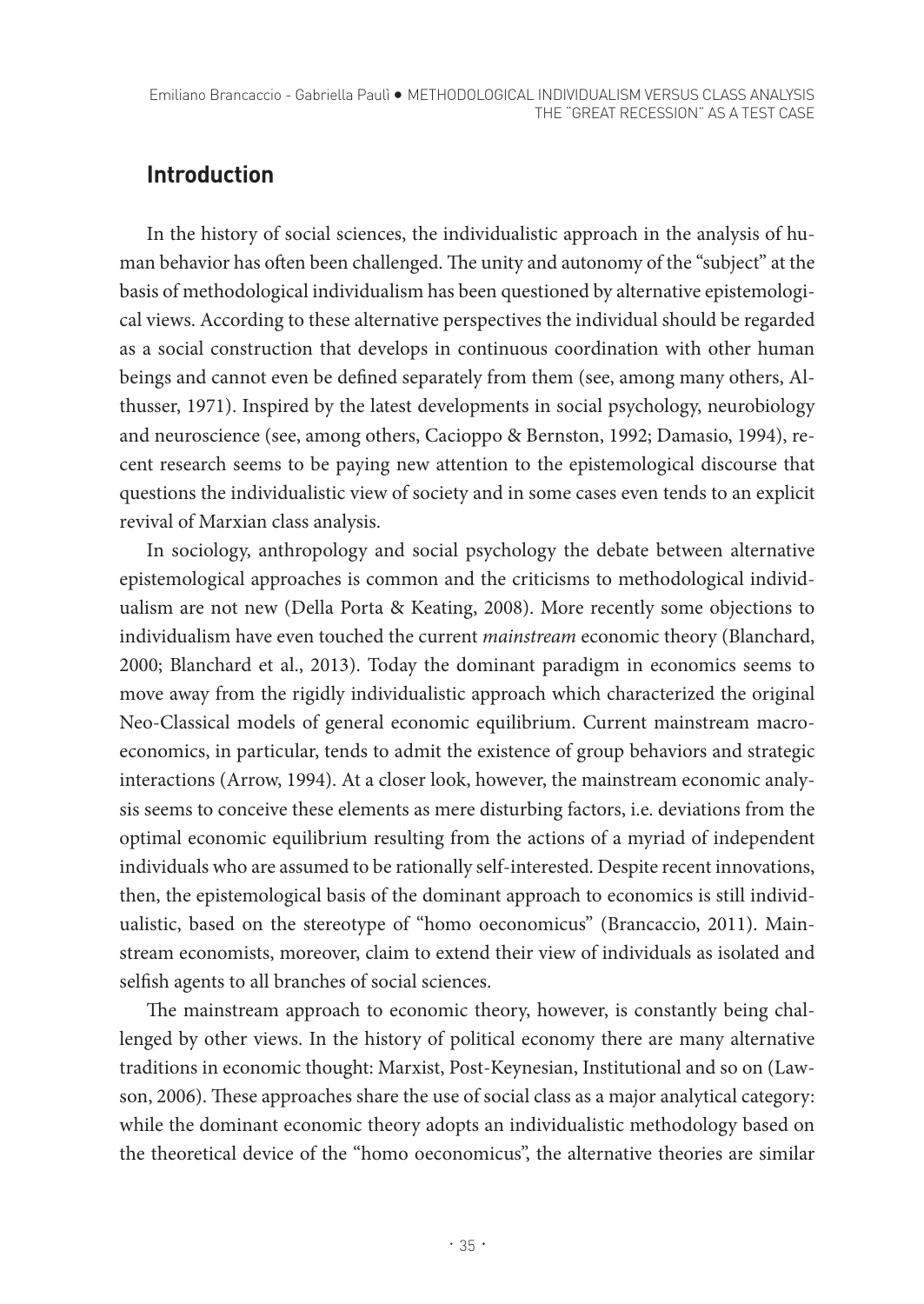in regarding individual actions as inextricable components of the whole social system (Lavoie, 2009). The scholars of the alternative approaches question the anthropological definition of the human being adopted by the mainstream perspective, which seems to ignore the social nature and the class roots of individual decisions so reducing human beings to abstract monads. The connotation of the human being as *disembedded,* displaced out of the history and society, ends up characterizing it as a *fool rational* (Sen 1977; see also Lucarelli & Lunghini, 2012).

In this paper we will refer to an epistemological view which can be called *paradigm of social reproduction*. This alternative approach rejects methodological individualism and goes back to recover the method of class analysis drawn from Classical economists and Marx. According to this view, conflicts between social groups do not represent mere deviations from a hypothetical natural equilibrium which would be determined by the sum of optimal behaviors of single agents; rather, it considers the class struggle dynamics as a constituent factor of the conditions of reproduction and crisis in the economic system. Although this theoretical perspective is not prevalent in academia, we may ask whether it has the heuristic ability to explain economic and social reality and to interpret contemporary historical facts, whether it has favorable empirical evidence and whether it can help to analyze the current evolution of power relations between social classes. The heated debate among mainstream and heterodox economists about the roots of the last international economic crisis offers an interesting case-study to compare individualistic mainstream equilibrium models and class analyses. More specifically, by adopting a social class perspective on the anthropology of spending decisions it will be possible to suggest an alternative interpretation of the so called "great recession" of the last few years (IMF, 2012). Furthermore, as we shall see, this interpretation will also provide some insights regarding the relations between economic crisis and perspectives of international social movements.

## **Mainstream economics: a revival of Benthamian individualistic anthropology**

The dominant economic theory is still on its throne. The "great recession", started in 2008, took it by surprise, almost completely unprepared, but it does not seem to have inflicted any serious damage. The reputation of orthodox models describing the working of capitalism came out undoubtedly tarnished, but their policy prescriptions continue to be heard in university classrooms and in the political arena. This staying power, how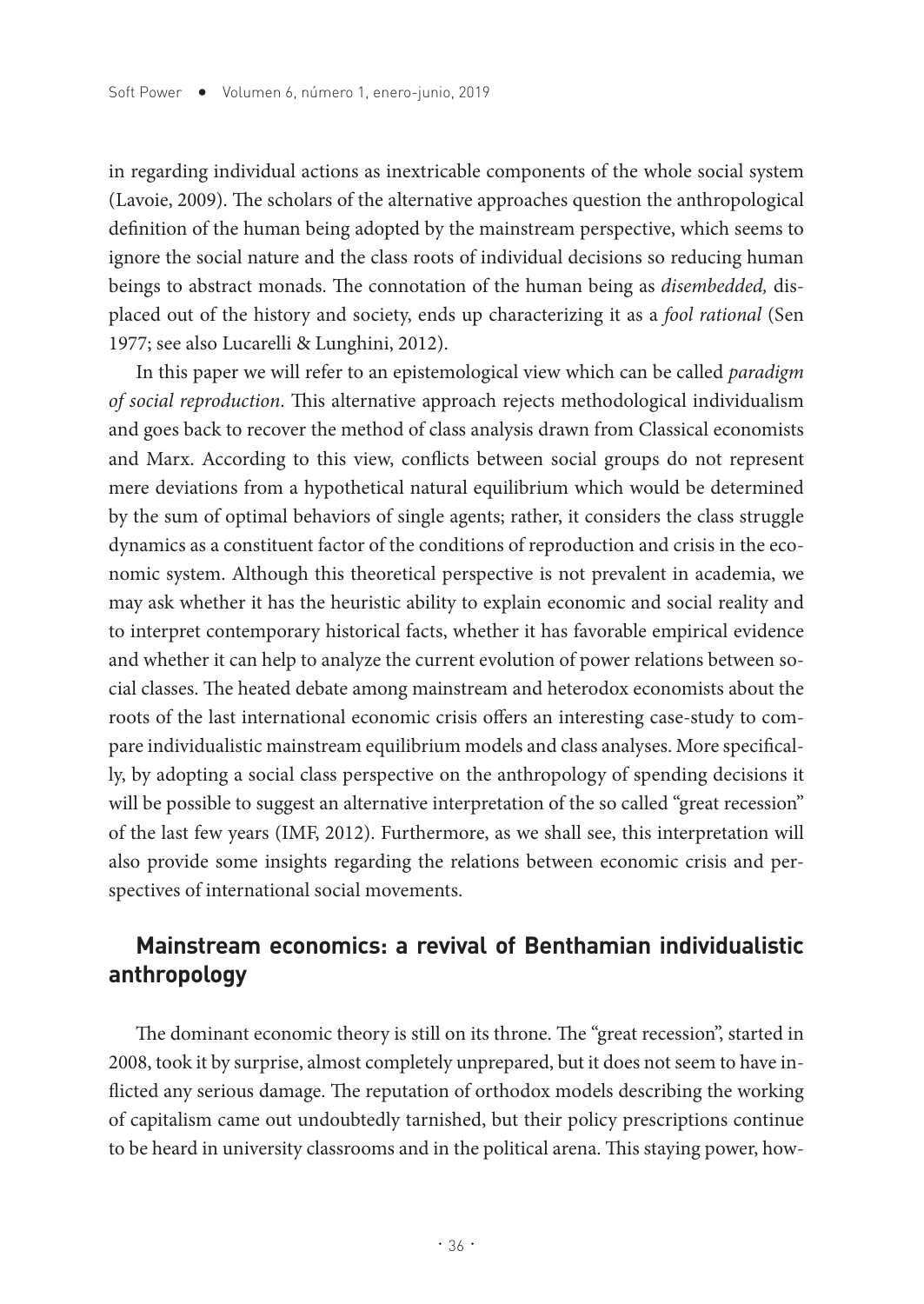ever, should not be overstated. Underneath it, several contradictions are smoldering and potentially undermining the soundness of the existing *conventional wisdom* (Galbraith, 1998). In order to detect these aporias, it is necessary to dig deep into the dominant economic theory, starting from a clarification of the concepts underlying its original nucleus: the *Neo-Classical* analysis.

According to a renowned definition, an economic theory can be defined "Neo-Classical" - or "marginalist"- if it describes the operation of the capitalist system on the basis of the following exogenous data: production technology, the availability of scarce resources and individual preferences (Hahn, 1982). Given the available scarce resources, each person rationally decides to consume or to exchange them in the market to suit her preferences in order to maximize her personal utility. The logic of individual actions is then expressed in terms of what Robbins (1932) defined as a relationship between ends and scarce means having alternative uses and Samuelson (1947) then formalized in the criterion of constrained optimization: i.e., utility maximization of each rational individual under the constraint of his scarce resources. A system which is then ultimately governed by *sovereignty of consumers* (Hutt, 1940).

Through the application of utility maximization criterion, the supply and demand of resources exchanged in the market are set by each economic agent. The sum of individual choices then determines the levels of supply and demand in the market. Neo-Classical economic theory asserts that in a free market economy a "natural" equilibrium is reached when prices equate the quantity demanded to the amount of resources available. Prices will therefore represent indexes of scarcity of resources. Under certain conditions, the greater the relative scarcity of each resource, the higher its price will be. For example, in the labour market the greater the scarcity of labour available compared to its demand, the higher the real wage will be. Market equilibrium is achieved when the real wage rate is such that the quantity of labour demanded equals the quantity of labour available. Then, when the economic system reaches the "natural" equilibrium there will be full employment of resources and real aggregate production will be equal to potential production. In other words, the "natural" equilibrium corresponds to a situation in which prices and income distribution are set to levels correspondent to a full and efficient use of scarce resources and the utility levels of agents are maximized. Income distribution is then passed off as a pure technical and politically neutral result determined on the basis of an indisputable utility maximization process (Graziani, 1993).

This scheme of the capitalist process features every possible variants of Neo-Classical theory, both simple pure exchange models and more complicated schemes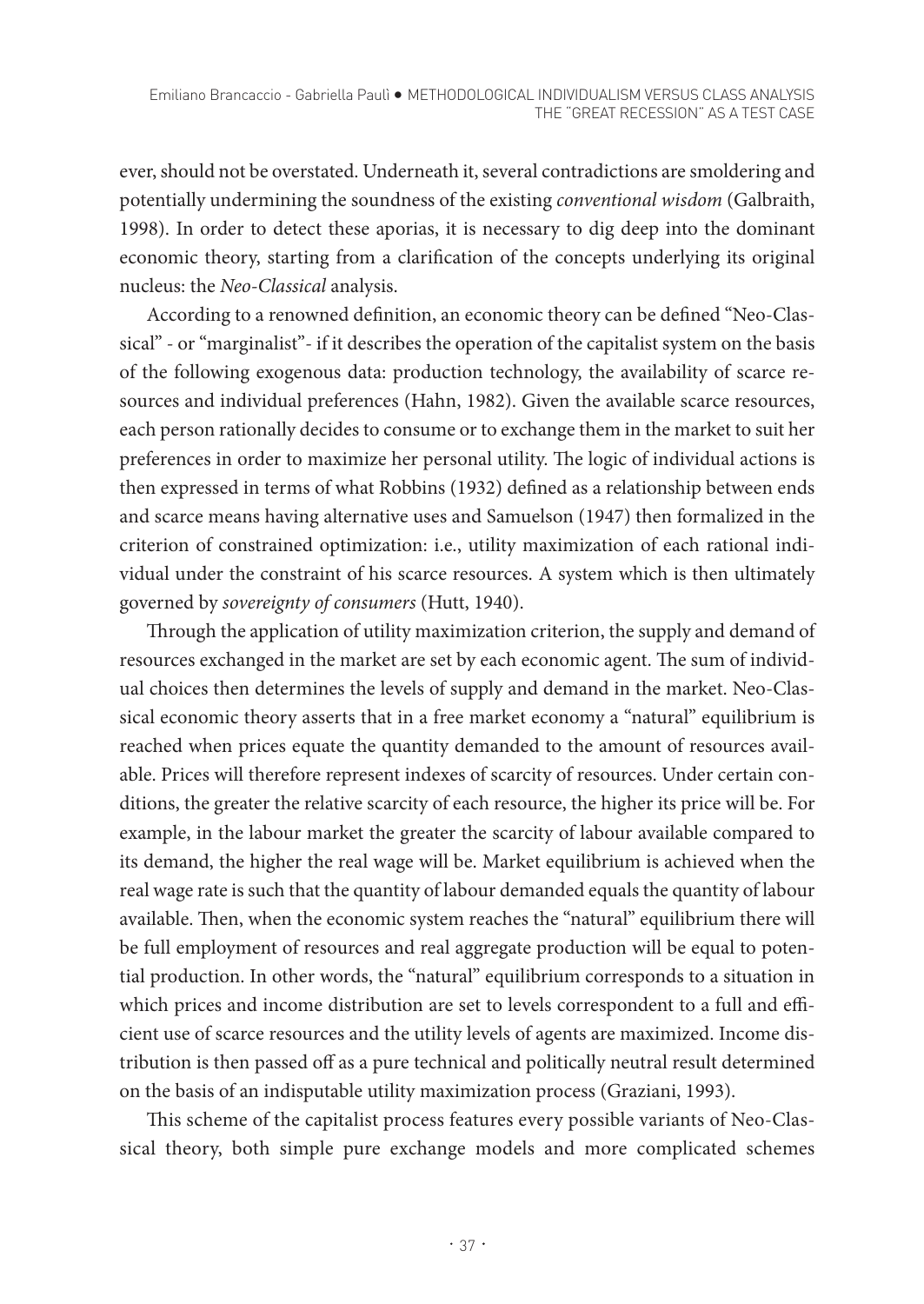considering capital accumulation: in all these cases the logical foundations of the analysis remain centered on the original poles of the relative scarcity of existing resources and the utility of individuals. The same logic also operates in the modern versions of dominant economic theory, which can be conveniently regarded as the current *mainstream*. These new models add market imperfections, information asymmetries, strategic interactions, social institutions and other sophistications to the analysis, but the basis of the theory are always the same (Brancaccio, 2011).

More than a century after the birth of Neo-Classical theory, the notions of scarcity and utility of single individuals are therefore still considered the cornerstones of the scientific discourse in economics: what is located outside of these boundaries is not a subject of interest for orthodox economists and should not be of interest for social scientists in general terms. A notion of natural equilibrium based on the pillars of utility of independent individuals and scarcity of resources, in short, act as binding theoretical codes and ultimately as *imperialistic arguments*. A view of reality based on the postulate of rational behavior of individual agents who are keen to maximize utility under the constraint of scarce resources is applied to all aspects of life, such as politics, sociology, culture, religion, criminology, anthropology etc. A scientific discourse in the whole field of social sciences, then, can only be defined through these postulates (Boulding, 1969; Stigler, 1984; Fine, 2000). Any alternative perspective in political economy or in other branches of social sciences is relegated to the margin of academia.

In some way, the current methodological framework in economic theory represents a sophisticated revival of Benthamian interpretation of the anthropological model originated in Locke. Bentham's social theory is grounded on the adoption of the notion of utility as the sole scientific method of analysis of society and at the same time the unique conceivable ethical criterion. In the name of utility as index of individual well-being the pursuit of self-interest, and therefore the results of antagonistic solitudes, are considered as engines of collective wealth and social harmony. In this sense, the philosophical system originated in Bentham consists both of methodological individualism, for which the analysis of society must start from the study of individuals considered as monads, and of ethical individualism, according to which everyone is the best judge of oneself. Bentham's utility, in terms of pleasure and pain, could be measured numerically on a scale unique in the sense that rational individuals pursue the increase of pleasure and the diminution of pain. In Bentham's view, the arithmetic of pleasure and pain is also used to make interpersonal comparisons and to aggregate individual utilities into a social utility. This aggregation allows Bentham to develop Locke's view according to which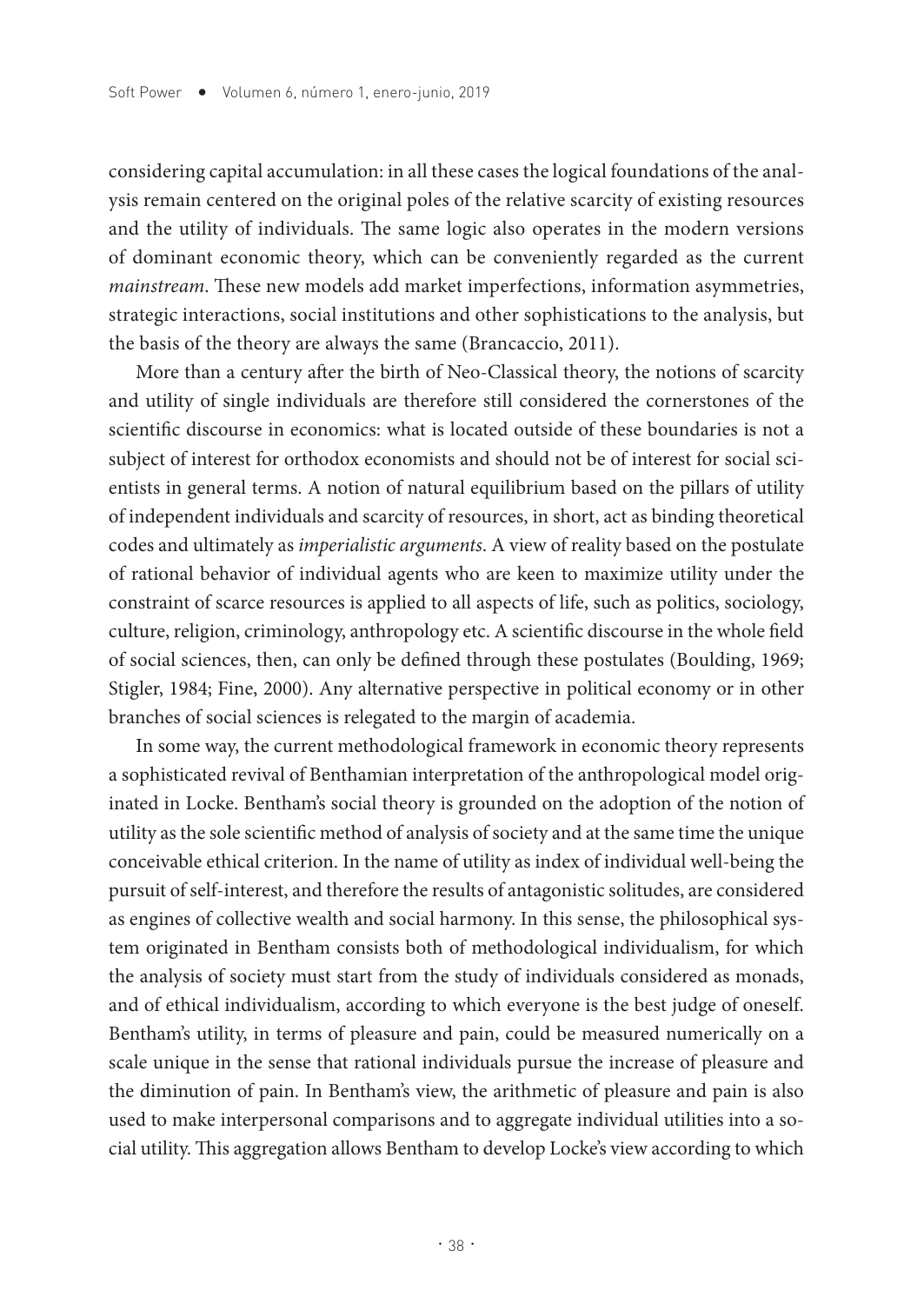only *individual* can represent the epistemological point of reference for a correct social knowledge and political action. In so doing Locke first, and then Bentham are recognized, in the history of economic and political thought, as the founder of individual's overall philosophy that is economic liberalism.

Contemporary Neo-Classical economic theory has extended and brought to the extreme fulfillment these philosophical premises: its advocates have reformulated the Benthamian approach in mathematical terms and, by adopting the concepts of energy, strength and position, they have borrowed from physical sciences the idea of marginal utility as a gravitational force leading to a natural equilibrium in which rational individuals maximize their well-being. Walras, Edgeworth and Jevons adopt the metaphor and the analytical techniques of physics leading to a successful penetration of mathematical discourse into economic theory. Jevons (1970) wrote that his equation of exchange did not differ in general character from those which were treated in many branches of physical science. And then he proceeded to compare the equality of the ratios of marginal utility of two goods and their inverted trading ratio to the law *of the lever* where the point masses at each end were inversely proportional to the ratio of their respective distances from the fulcrum. Jevons (1981) regarded utility as an *attraction* between a wanting being and what is wanted, in such way describing it as a gravitational force of a material body depending not alone on the mass of that body but also on the mass and relative positions and distances of the surrounding material bodies. In the same way Walras (1969) invoked the physical realm in economics and defined the *pure theory of economics* as a science which resembled the physic- mathematical science in every respect. Edgeworth (1961) regarded pleasure or utility as the same of energy so that the concept in physics of *maximization of energy* was moved to that of *maximization of utility* in economics. All these authors of the nineteenth century built their theories on the energetic metaphor (Mirowski, 1984) and identified scientific methodology in economics as derived from physics regarded as a mode of explanation useful in *all human experience.*

But there is more. The first neo-classical scholars derived from Bentham the idea that utility was an objectively measurable concept and therefore comparable between different individuals. However, contemporary mainstream economics, rejects the Benthamian view on utility and instead accepts Pareto's idea of a purely subjective utility, a measure absolutely not comparable between individuals. According to Pareto, an individual can order different situations in terms of utility and then he/she may issue an order of his/her preferences, but a comparison of utility between different individuals will never be possible (Pareto, 1906). Therefore, while Bentham would have admitted that a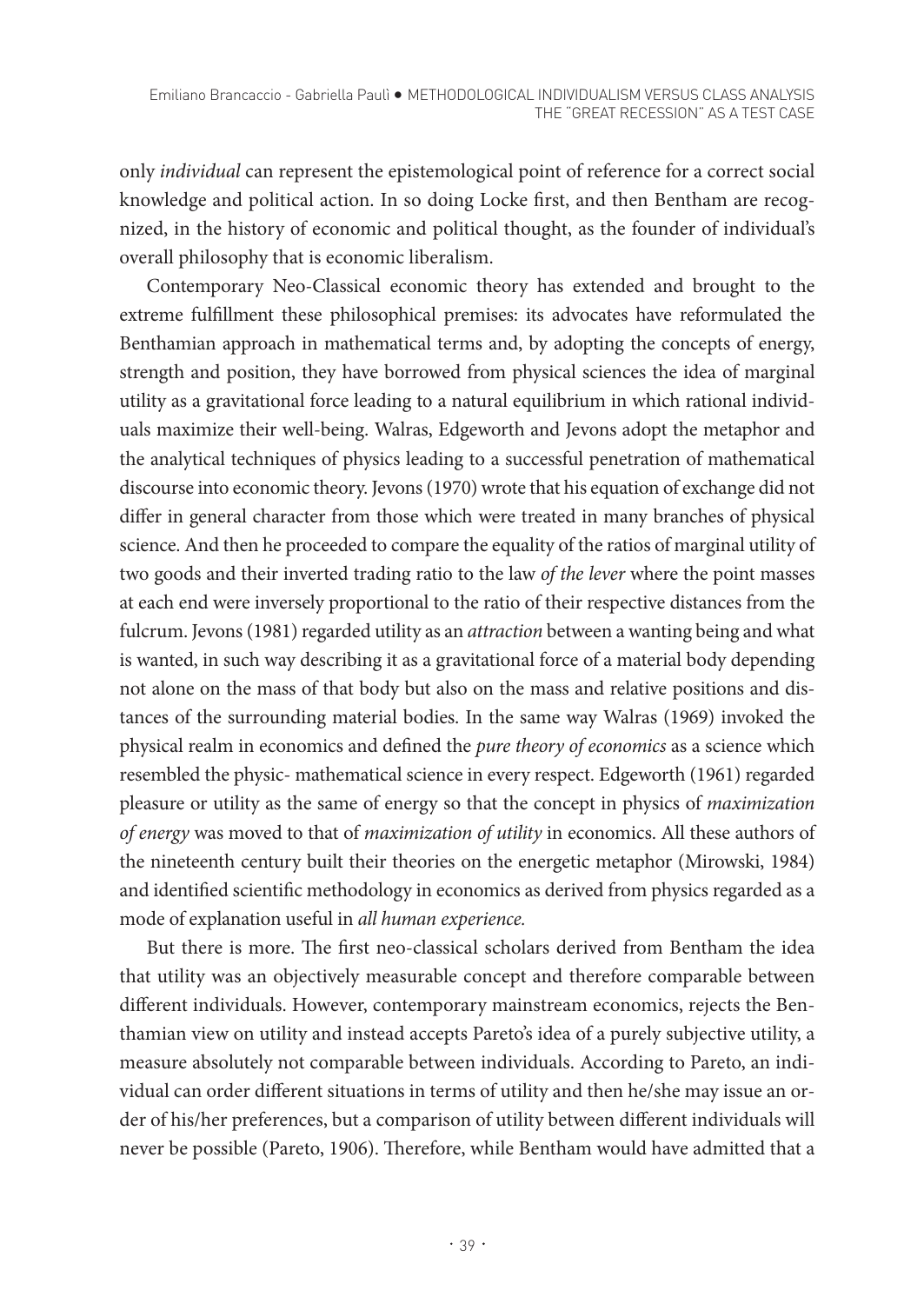wealthy individual can have a higher total utility with respect to a poor individual, after Pareto the neoclassical school rejected any intersubjective use of the concept of utility, thus neutralizing any possible use of it to justify policies of redistribution. Contemporary economic theory leads in this way to a sort of epistemological radicalization: it considers the economic behavior of single individuals submitted to mathematical rules deriving from the alleged general human law of utility maximization (Mirowski, 1988) and it never admits a comparison of utility between different subjects. The anthropology of Locke and Bentham is then ossified and radicalized at levels that they probably never could imagine.

#### **An alternative theory of social class relations**

An alternative view to the dominant economic analysis is suggested by what can be called-"paradigm of social reproduction". In this different theoretical context, the goal of economic analysis is to determine the objective conditions under which the capitalist structure of society is able to generate an economic surplus and to reproduce itself and the conditions under which it falls in a systemic crisis of reproduction. Inspired by the works of Classical economists and Marx, during the 20<sup>th</sup> Century this paradigm was renewed by Keynes, Sraffa, Leontief and many other members of critical schools of economic thought. From an epistemological point of view it could find a systemic description in the analyses of social reproduction suggested by Althusser (1971).

The general features of this alternative paradigm can be summarized as follows. Firstly, the methodological individualism and subjectivism of the Neo-Classical theory is replaced by a holistic and objective conception of social reality. From this point of view, not only does the economic system exists prior to and independently of individuals but the latter are in turn influenced by the system in relation to the roles and functions they perform within it. In this perspective, a capitalist economy model is shaped on the basis of objective data that can be produced by direct observation and mainly derived from macroeconomic and intersectorial physical and financial accounting flows. Hypotheses about the behaviour of economic agents are instead reduced to the bare minimum and in any case based on the idea that the actions of individuals depend on the groups they belong to and the roles assigned to each of them in society. A possible implication of this alternative paradigm is the idea that capitalists and workers have different roles and powers in society. Firms only produce in order to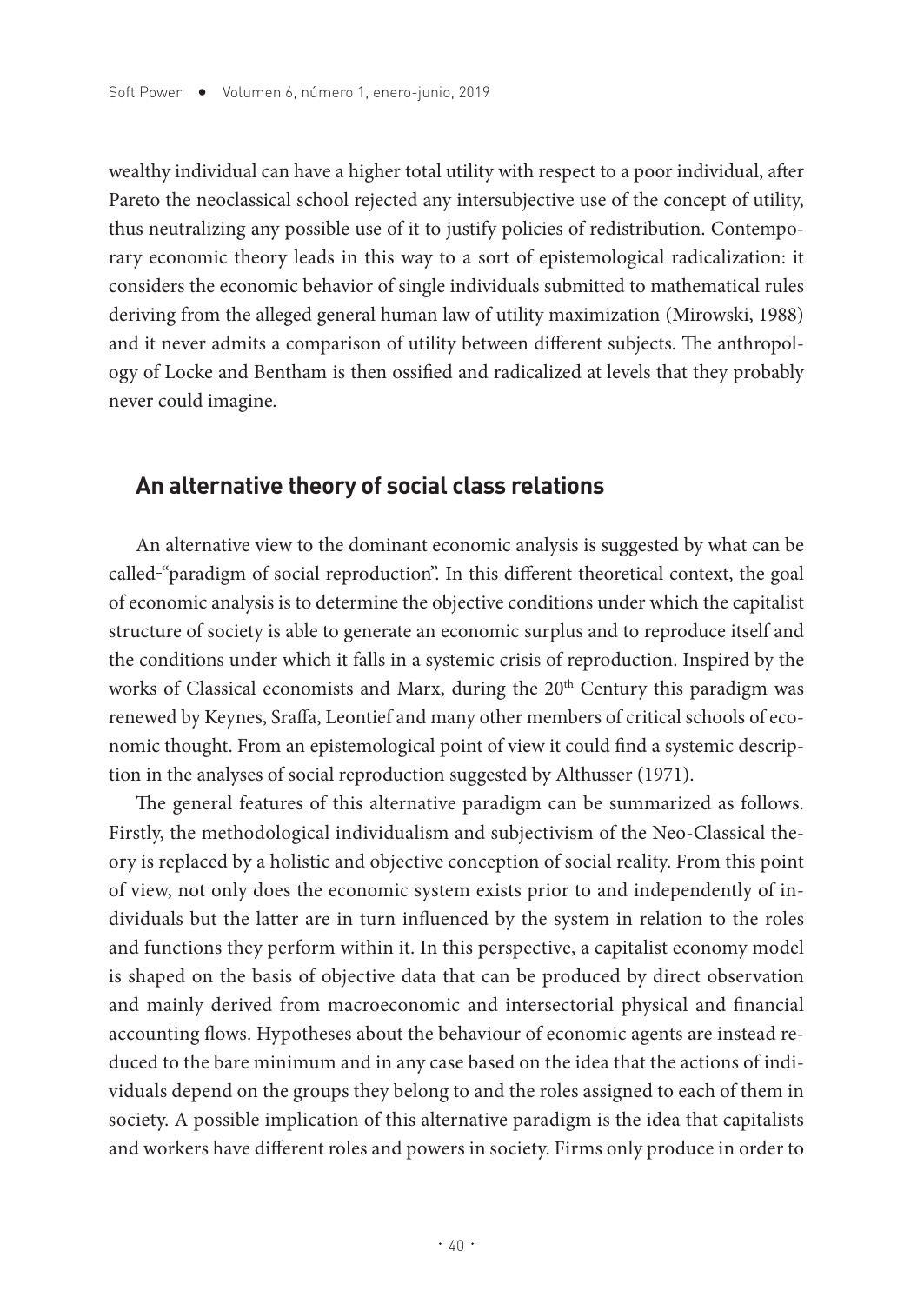make profits and have no direct interest in satisfying consumption preferences. In this sense, they choose *how much and what* to produce: a *principle of sovereignty of producers* emerges, as opposed to the sovereignty of consumer in Neo-Classical thought. According to this view, the class power of capitalists originates from their prior access to credit for financing production and determining its level and composition. On the basis of this social advantage, under given conditions capitalists can even impose their own choices of production and distribution upon workers. It is important to clarify that the sovereignty of producers only holds if we consider firms as a social group. The strategies of single producers, belonging to one single industry, may face various sort of limitations. The constraints confronting single producers may appear to have originated in consumer's preferences but are in fact the result of conflict among rival groups of capitalists. This implies that a true understanding of economic mechanism can only be achieved by abandoning the analyses of behavior of the single consumer or producer in favor of an approach dealing directly with social groups and classes (Graziani, 1993, 2003; see also Brancaccio, 2008).

In this view, capitalism is no longer seen as a "linear" process that starts from scarce endowments and preferences of sovereign consumers and ends up setting the prices and quantities produced and exchanged; rather, it is considered as a "circular" process: in the theory of social reproduction, the goods produced constitute both outputs and inputs of the system and, at the same time, prices are determined on the basis of the capacity of the economic system to reproduce the social structure of powers over time. In this sense, the reproducibility of the capitalist system is not guaranteed by the mere condition of viability corresponding to a situation in which the economy is capable of generating a physical surplus. It also requires a rate of profit to be sufficient to maintain the solvency condition of capital. As a result, the reproducibility of the economic system is not just defined in the same way as the technique of production, but even so through the relationship between industrial and banking capital and, more generally, through the state of the balance of power between social classes. As a part of the alternative paradigm, neoclassical pillars of utility and scarcity thereby lose their scientific relevance to the benefit of the alternative concept of "reproduction" of the social system. This is the first, basic line of demarcation that divides the theory of reproduction from the neoclassical theory.

This critical paradigm denies any importance to the concept of "natural" neoclassical equilibrium which is ultimately determined on the basis of the maximization of an utility function under the constraint of scarce resources. In the alternative approach,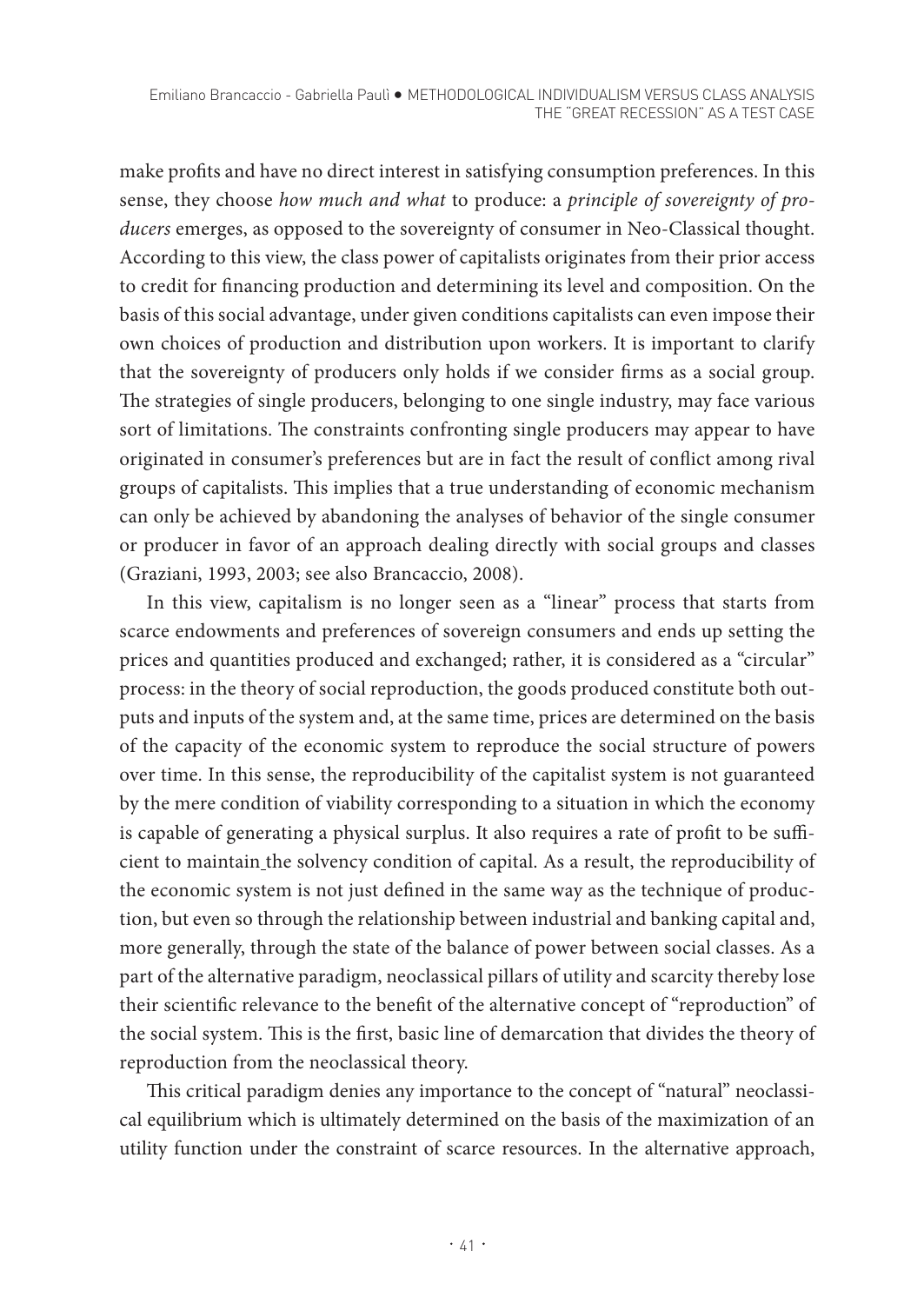the natural equilibrium concept is rather replaced by *the conditions of material reproduction* of the system meant in both economic and political dimensions. Moreover, this different conceptual framework implies that the concept of "efficiency" assumes deeply different meanings depending on the paradigm in which it is to be situated. The dominant theory conceives efficiency in neutral and engineering terms of minimization of costs of production and maximization of individual utility. Under certain conditions this optimizing behavior could well match the natural equilibrium corresponding to both full employment of labor and available resources within the economy. However the alternative theory gives efficiency a finer meaning. In fact, the alternative paradigm admits the possibility of a firm to regard the technique which helps to minimize production costs as "efficient" at a first approximation, but it warns that this form of micro-economic rationality does not imply the "best" utilization of resources at the macro level: at a wide-system level in fact, the minimization of the costs of each unit of production can easily coincide with a situation of crisis and mass unemployment. But there is more. Just in relation to the difference between individual logic and systemic logic, the concept of *efficiency,* as part of the alternative paradigm, can play further significance by going beyond the scope of mere production of goods. Finally in this context, the only order of power that can be defined efficient is the one able to self-replicate. This capacity for self-reproduction has to envisage the ability to resolve the contradictions fueled by crisis and mass unemployment even by means of hegemony and, ultimately, of coercion (Althusser, 1971).

At this point, the consequences of the shift from one paradigm to another should be clear. According to the alternative view in a capitalist regime there is no tendency towards full employment of labour and other productive resources: a real logical chasm separates the concept of efficiency at micro level from efficiency at macro level. Furthermore, and more generally, the definition of "efficiency" can be exalted as a category in *politics*, measuring the power struggle among different groups, such that being permanently deprived of any aura of pure technical neutrality. Therefore the *condition of reproduction* of the economic system is never simple technical repetition of goods and services production, but rather *production and reproduction of social class relations*.

The collapse of the pillars of scarcity and utility and their substitution with the category of social reproduction, therefore, allows to develop a keener understanding of the concept of "efficiency". For its structural features, this alternative view opens new bridges between political economy and all other branches of the social sciences which adhere to a non-individualistic epistemological approach.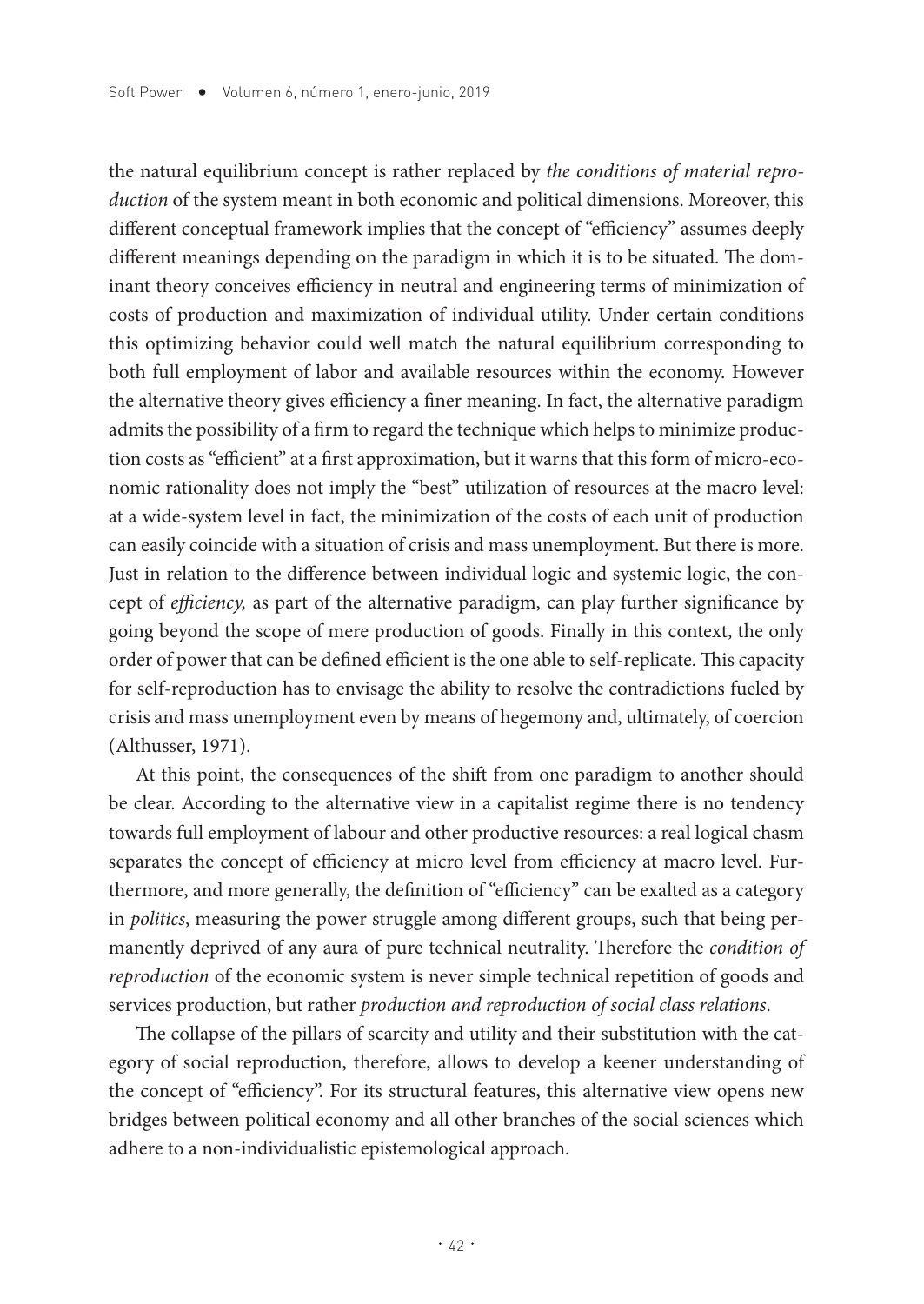## **Immanence of class struggle and economic crisis**

The paradigm of reproduction and the mainstream one seem therefore incompatible: the first one identifies class conflict as inherent in capitalist dynamics, while the second, based on a concept of general natural equilibrium as a result of individual utility maximizations, removes it from economic analysis. However, it's interesting to notice that in recent years studies on conflicts between groups, and ultimately between social classes, have made inroads within the walls of the mainstream economic theory. Just think of Olivier Blanchard, former chief economist of the International Monetary Fund, whose macroeconomic models are not based on the behavior of individuals but they directly arise from the analysis of social aggregates such as labor unions and large companies with market power (Blanchard, 2000; Blanchard, Amighini, Giavazzi 2013).

By admitting the existence of social groups in conflict with each other, some mainstream authors seem to make the dominant economic theory closer to the reality of contemporary capitalism. This innovation, however, should not be interpreted as a rapprochement between the two existing economic paradigms. In fact, between the alternative approach and the mainstream view of Blanchard and others there is a substantial difference. For the latter, the existence of social aggregates like unions and big companies represents a market "imperfection" that, if removed, would allow to get a better use of productive resources: by reducing the power of unions, for example, it would be possible to compress the money wages and prices and thus to increase real wealth, then aggregate expenditure, production and employment up to the fateful "natural equilibrium". For the alternative theory, by contrast, the opposition between social groups does not represent a mere imperfection, but it is a factor inherent to the capitalist mode of production. In this perspective, it could be said that class struggle is an immanent fact which can never be removed: it rules even *when there is no consciousness of it.* According to this interpretation, the composition and the absolute level of production and employment are themselves a result of class struggle, and have nothing to do with any concept of natural equilibrium (on the comparison between mainstream and alternative approaches, see also Brancaccio & Califano 2018).

Can we even draw from the idea of immanence of class struggle an explanation of capitalist crisis? This possible nexus has been widely studied in the critical traditions of economic thought. In particular, Marxist scholars precisely recognize the ultimate expression of the contradictions and instabilities of capitalism in the antagonism between social classes. In this line of thought, a typical example is the well-known Marxian thesis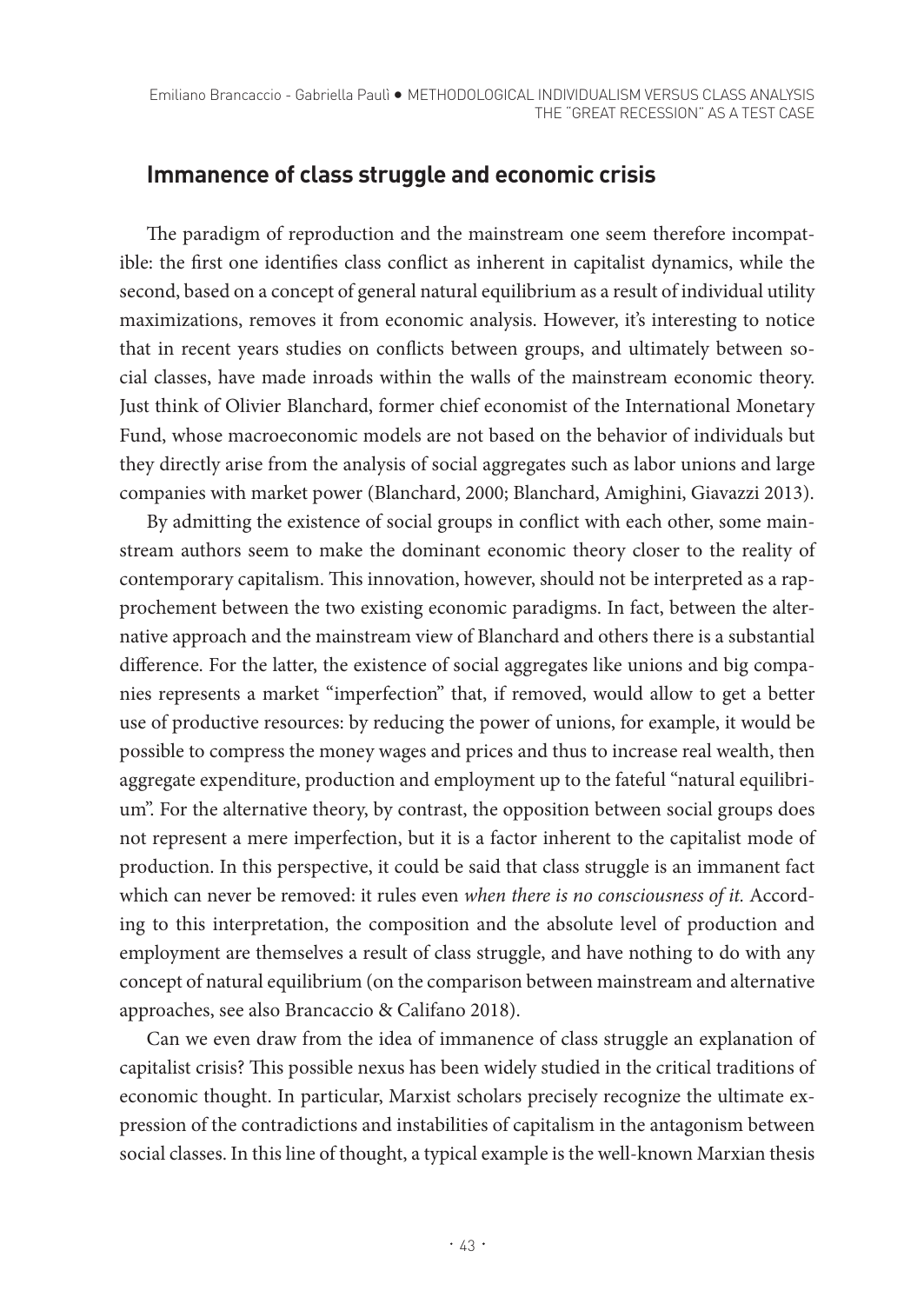sometimes synthesized in the concept of "under-consumption": according to it the ultimate reason for all real crises always remains the poverty and restricted consumption of the masses as opposed to the drive of capitalist production to develop the productive forces as though only the absolute consuming power of society constituted their limit (Marx, 1894). This view can be summarized in the idea that competition forces capitalists to innovate and reorganize production in order to increase labor productivity and reduce real wages; the resulting gap between the productive capacity of workers on one hand and their income and ability to spend on the other, creates the conditions for a drop in demand and a crisis of overproduction. This interpretation has been developed by several members of Marxist tradition and other critical schools of economic thought (Dobb, 1939; Baran & Sweezy, 1966; see also Kalecki, 1939).

## **The anthropology of consumption of social classes and the capitalist crisis**

The Marxian interpretation of capitalist crisis based on the contradiction between the growth of productive forces and the restricted consumption of workers is grounded on the idea that workers and capitalists have different propensities to spend their incomes. When power relations between classes are in favor of capitalists, then labour productivity increases while real wages remain stagnant or even decline. In this case there is a shift in aggregate income from wages to profits. This shift has a relevant impact on the whole economic system. To grasp this connection it must be emphasized that workers and capitalists have different habits in the consumption of wages and profits, respectively. Empirical evidence shows that the average percentage of wages destined to goods and services is greater than the average percentage of profits used for the same purpose. This means, for example, that if a hundred euros is transferred from the pockets of a worker to that of a capitalist, a higher percentage of those hundred euros will be saved rather than consumed. In economic language, we can say that workers have a higher propensity to consume their wages with respect to the propensity of capitalists to consume their profits. This assertion is clearly confirmed by empirical evidence. For example, data from 1960 to 2007 show that the elasticity of aggregate consumption with respect to wages is much higher than the elasticity of aggregate consumption with respect to profits in all the countries examined: in Australia, Austria, Belgium, Canada, Denmark, Finland, France, Germany, Greece, Ireland, Italy, Japan, Luxemburg, Nether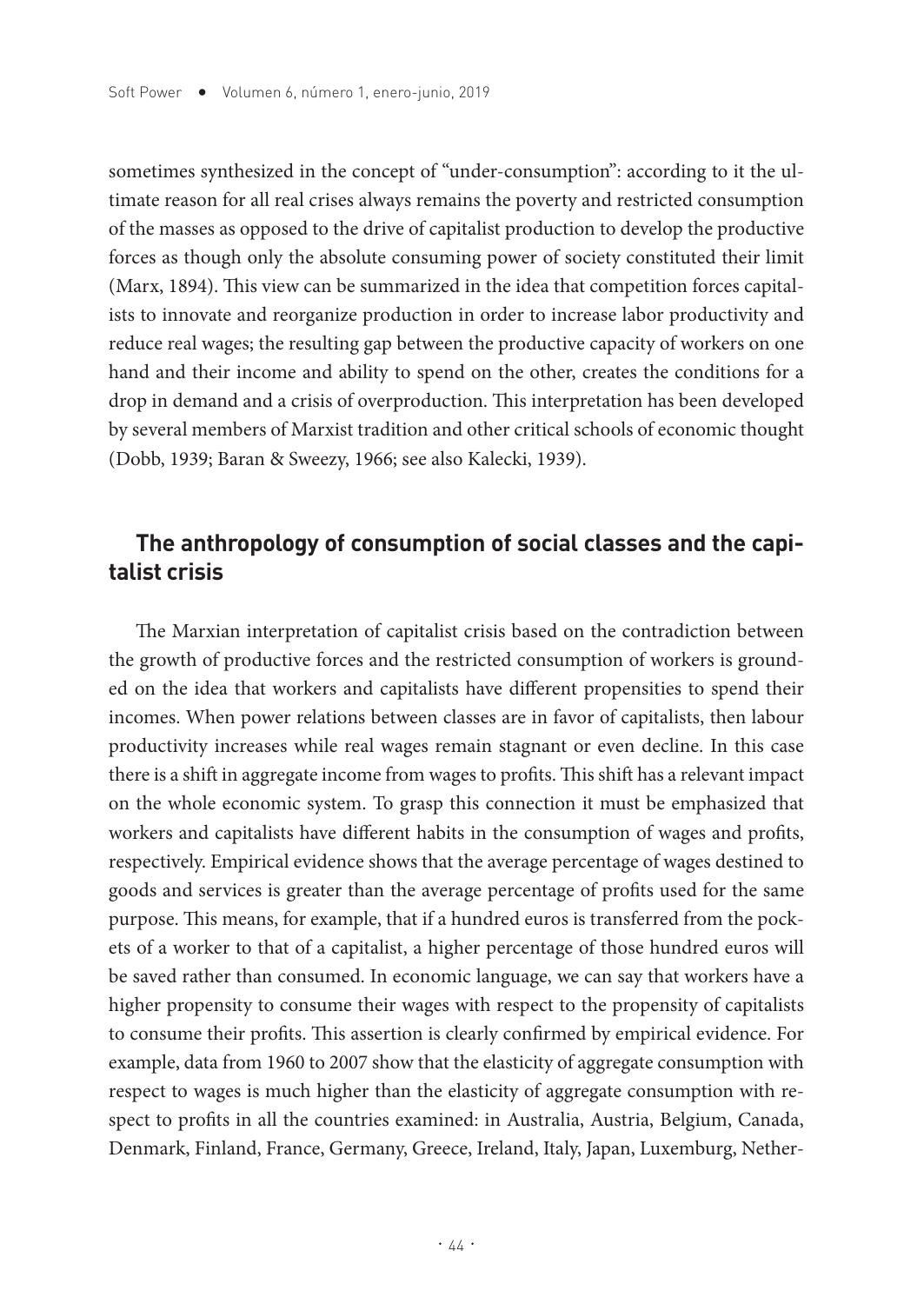lands, Norway, Portugal, Spain, Sweden, United Kingdom, United States the difference ranges from 39 to 61 percentage points. This means that a shift of income from wages to profits provokes a drop in consumption and aggregate spending. (Brancaccio et al. 2010 on data by Hein & Vogel, 2008).

On the basis of this evidence, then, it can be said that capitalists tend to save their profits more than workers save their wages. As a consequence, any shift in income distribution from wages to profits will provoke a drop in aggregate spending. Whereas it cannot be considered exhaustive of the Marxian theory of crises (Sweezy, 1942; Clarke, 1994; Easterling, 2003), this view has the merit to link the typical distinction between social classes based on relations of production with some anthropological differences between them in the sphere of consumption (on this anthropological nexus between class and consumption, see also Veblen, 1899; O'Hara, 2000).

This interpretation of the spending decisions of capitalists and workers can be compared with the anthropological studies on consumer behavior of members of a given social system. Especially since the eighties, anthropological literature has offered relevant contributions for the study of consumption (see, among many others, Miller, 1995; Carrier & Heyman, 1997; Graeber, 2011). In particular, it has provided valuable elements of analysis of typical consumption patterns of pre-capitalist societies or social realities situated at the margins of the capitalist process (see, for example, Pauli, 2011; Griffin et al. 2011). A common denominator of these social systems can be found in the fact that in pre-capitalist contexts a higher propensity to consume income seems to be typical of higher social groups and, ultimately, of the ruling class. A higher level of consumption relative to disposable income is then interpreted as a higher social status index. A higher proportion of income spent on consumption does not, however, represent only a swank factor of higher social positions: in other words, a high propensity to consumption is not a mere signal of power. In pre-capitalist societies the greater propensity to spend incomes seems to represent a real constitutive factor of the role of the ruling classes in the social structure. The expense of the dominant groups, in fact, plays the technical function of recirculate income and thus ensure the restart of the production process. We could say, taking the notion of *dépense –* dissipation - suggested by Bataille, that in pre-capitalist systems the surplus expenditure by the ruling class regulates the conditions of reproduction of the whole social structure (Bataille, 1949).

From the point of view of anthropology of consumption of different social groups, therefore, the transition from a pre-capitalist social organization to a capitalist regime of accumulation determines a reversal of positions of their respective propensities to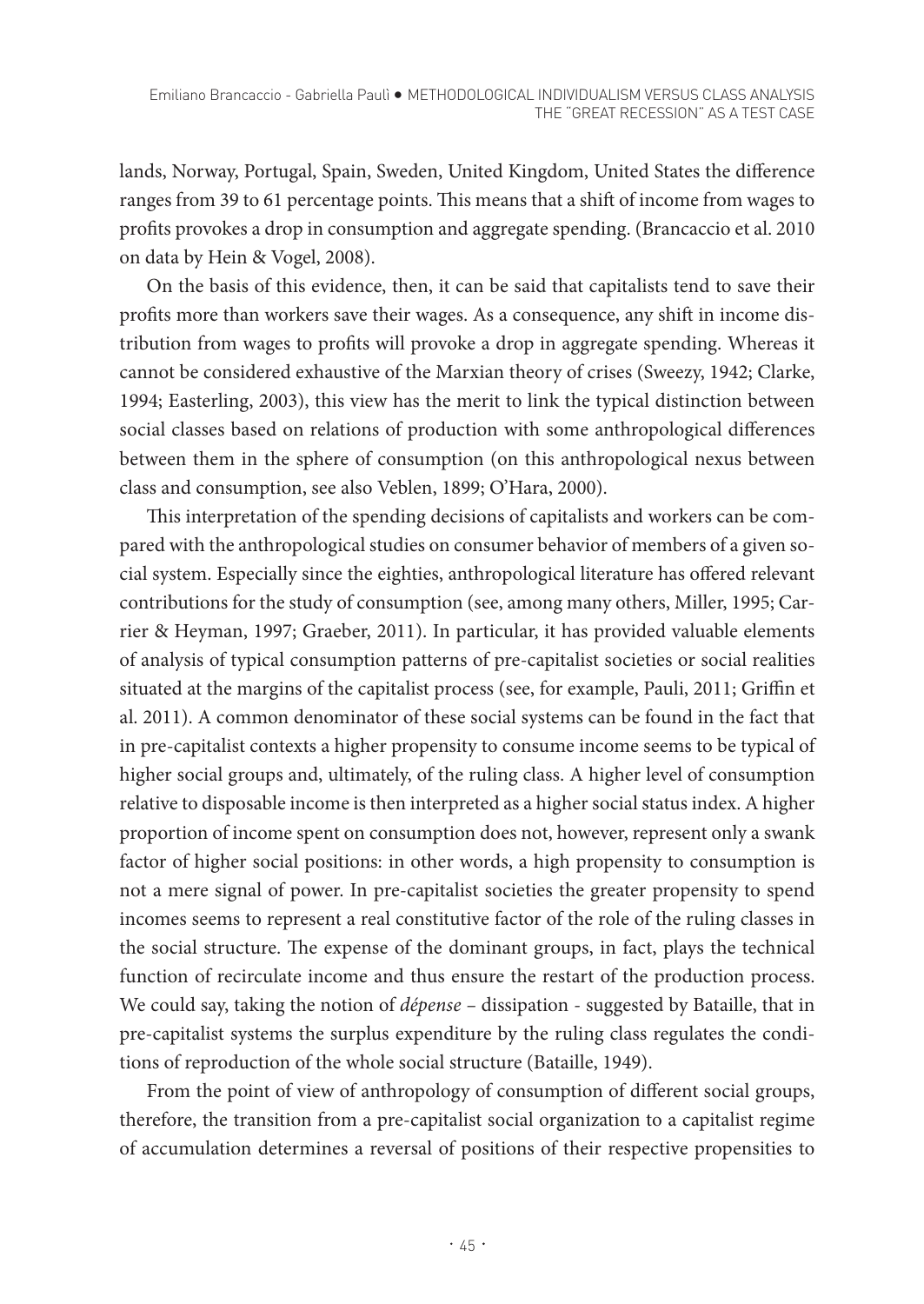spend. In the transition from one to the other social form of production, the share of income consumed by the ruling class is drastically reduced while the shares consumed by the lower classes grow in relative terms. The reason is that the capitalist class identifies her social role in saving and accumulation instead of spending and dépense: an anthropological change in consumption is then at the basis of the tendency of capitalism to alternate booms and depression and helps to explain some of the reasons of the extreme power and fragility of this mode of production.

As we shall see in the next section, the interpretation of capitalist crisis based on the specific anthropology of consumption of different social classes within capitalism can also be proposed as a possible alternative explanation of the recent international "great recession".

## **The "Great Recession" as a test case for alternative paradigms**

The "great recession" (IMF, 2012) that broke out in the summer 2007 and turned into a deep crisis in 2008, has represented a real test for the economic theory and policy: the admission of alternative explanations for the economic crisis has been an emblematic example of the pluralism and diversity in economic theory and epistemology (for a collection of heterodox interpretations of the crisis, see Brancaccio & Fontana, 2011).

In this respect some economists believe that the *internal* mainstream debate can draw to a convincing interpretation of the great recession and of the economic policy measures put in place to cope with it. Some figures in academic field dare to think that the discussion amongst mainstream scholars is in itself sufficient, and any other additional interpretation is neither necessary nor sufficient (see, among many others, Tabellini, 2009). For other authors, however, the dominant economic approach appears inadequate to give a valid interpretation of the crisis because of, among other things, its inability to analyze the interactions between class struggle and capitalist instability. In order to analyze the debate among economists on this subject, in what follows we will describe a typical mainstream view usually called the "financial interpretation" of the great recession, and a criticism of it based on a revival of under-consumptionist theory synthetized in the idea that the slump was favored by "a world of low wages".

The "financial" interpretation of the great recession has widespread support in mainstream circles: its basic idea is that the crisis which started in 2007-2008 originated in the financial sector and only later spread into real economy. According to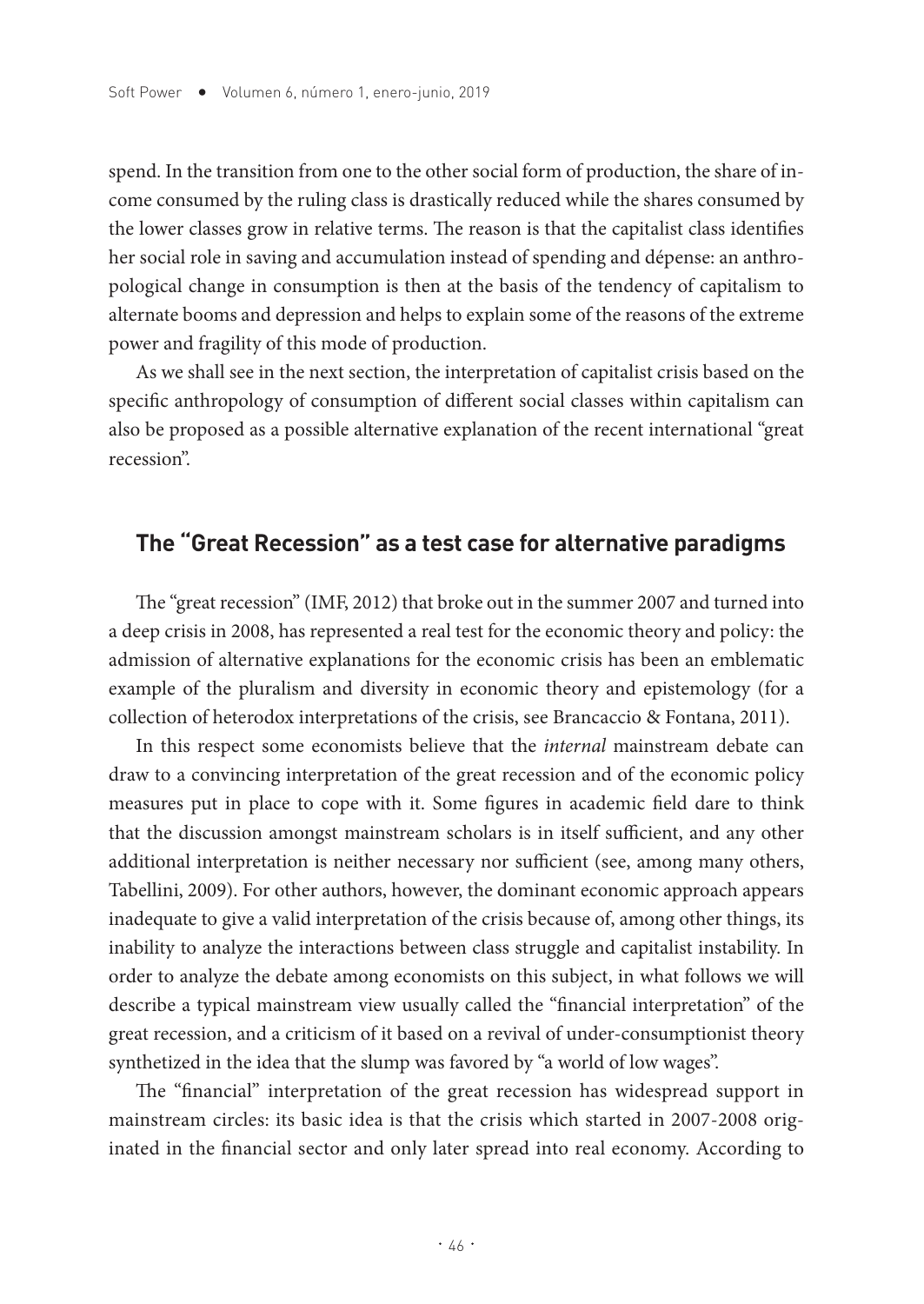this view private banks, especially the Americans ones, were the main culprit of the economic crisis. Thanks to financial liberalization, banks increased their debts towards customers and at the same time granted loans to non-creditworthy agents. Then banks faced up with several insolvent borrowers and in turn they were not able to honor debts previously contracted with customers. When uncertainty on banks behavior and the fear of their failure spread and each bank was forced to increase currency reserves to meet any requests for reimbursement. The result was a "credit crunch": instead of lending money, banks preferred accumulating capital in order to avoid insolvency in front of their creditors. But after a while the blocking of loans resulted in an increase in interest rates and a related fall in investments, aggregate expenditure, production, employment and incomes, with a consequent further increase in the insolvencies. The crisis, in this way, was propagated from the financial to the real sector. According to this view, the great recession could have been avoided by promoting a system of rules which would prevent excessive bank indebtedness and could be solved through liquidity injections by central banks in order to compensate the effects of bank credit restrictions. This narrative does not require any reference to social classes: the protagonists of the story are individuals that be grouped into neutral categories of families of savers and borrowers, banks and firms. In this view, the economic crisis is reduced to a mere technical problem, manageable with technical tools (Blanchard, Amighini,Giavazzi, 2013).

An alternative interpretation, promoted by the members of the critical schools of economic thought, suggests that the great recession could be interpreted as the "crisis of a world of low wages" whose causes must be rooted in international structural changes in social relations and not simply in monetary and financial problems. According to this view, even though the financial interpretation shows some elements of truth, it does not capture other fundamental aspects of the crisis. In particular, it should be further questioned on the reasons *why* many borrowers were at some point insolvent. A possible answer, according to the alternative view, focuses on an increasing volume of debts in a phase of low or zero income growth for the majority of population and especially for workers. The insolvency of millions of people in several countries may therefore have been fueled by the fact that debts were growing while incomes - especially wages - plodded.

If we take into account the gap occurred between debts and increasing stagnant labor income, the explanation of the financial crisis can be considered more consistent. Furthermore, according to this interpretation wage stagnation is in itself a factor capable of aggravating the crisis beyond the problems of debt repayment. To this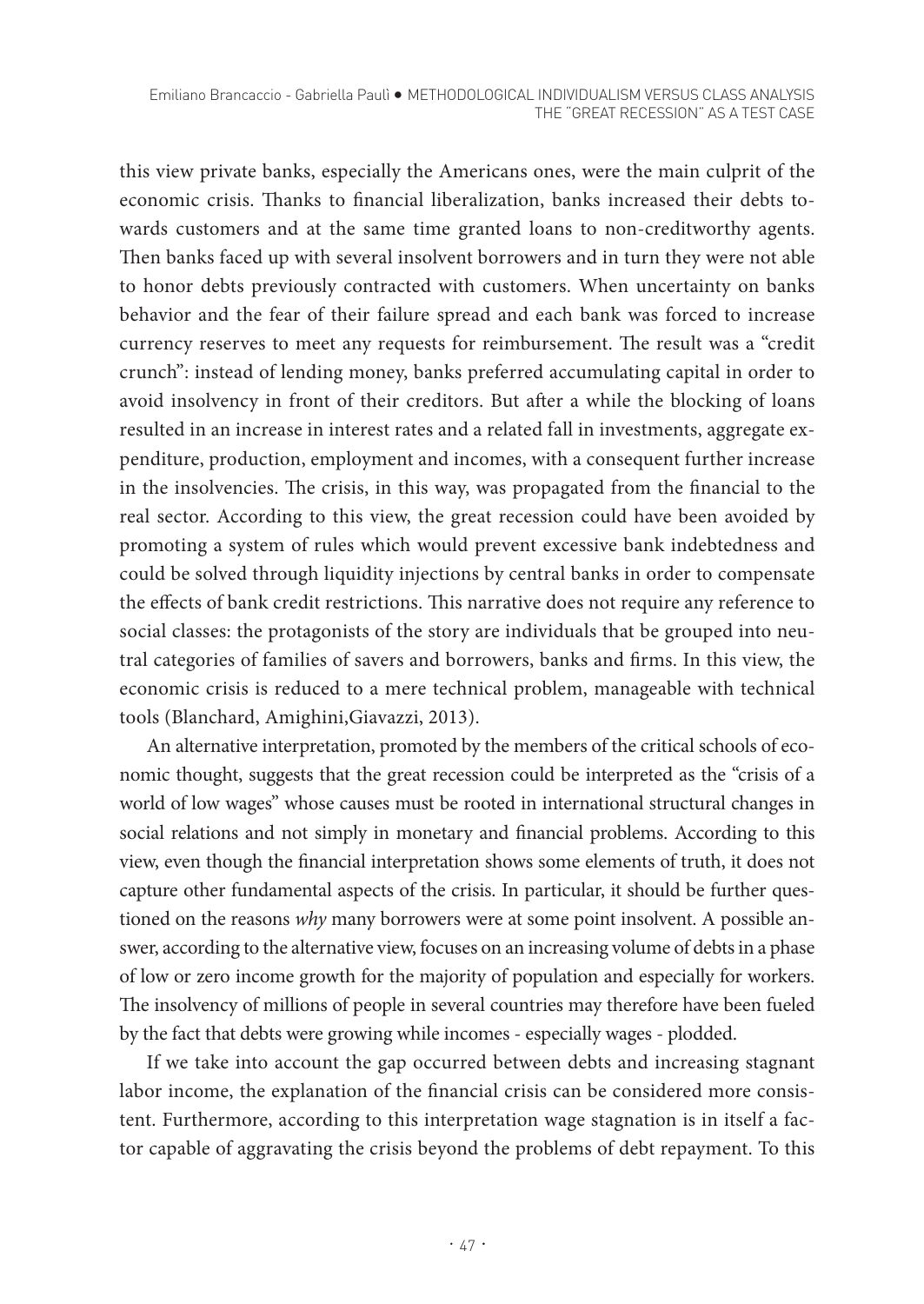regard, critical economists focus primarily on structural changes in social relations and in income distribution occurring in many countries over the last thirty years. During this period, they point out the relevance of an extensive process of deregulation of financial markets and labor markets. These liberalization processes have increased freedom of action and movement of capital and have therefore intensified international competition between capitals; this in turn has resulted in a reduction in the legal and social protections of workers. Transformations in the balance of power between labor and capital during the last thirty years have therefore meant that productivity growth generated by technological progress and by the intensification of working time and efforts, has only favored capitalists. In the face of technical progress and the intensification of working time generating an increase in hourly labor productivity, an equivalent increase in hourly real wage is not followed: the output capacity of workers has grown continuously while their spending capacity has not increased, which means that labor productivity gains have been largely offset by capitalists. As a consequence, there has been a prolonged shift from wage shares to profit shares of aggregate income. Among the many examples in this sense, we can see that between 1975 and 2015 Italy, United Kingdom, France, and United States the wage share fell by about 13, 12, 7 and 4 percentage points, respectively; between 1991 and 2015 in the unified Germany the wage share fell by 4 percentage points and in the countries which later joined the euro the wage share fell on average by 3 points and half (Ameco database European Commission).

According to this view, the shift in income distribution from wage shares to profit shares can be seen as one of the reasons for which we are facing a decline in demand for goods and services, and therefore also in production and employment. We have seen before that social classes show different habits in consumption, with workers who tend to spend shares of their wages much higher than the shares of profits that capitalist use to finance consumption. This means that deregulations of the last thirty years and the consequent shifts of income from wages to profits have entailed that a growing share of income has been saved rather than spent. As long as it was possible to increase expenditures financed by debts, this upward trend of unspent incomes was at least partly mitigated. But when insolvencies exploded, the economic contradiction of an increasing income share accruing to a social class reluctant to spend manifested itself very clearly. This resulted in 2008 in a huge slowdown of aggregate expenditure, output and employment in several countries. The Great Recession may have been favored, therefore, by the outcomes of last three decades of struggle between antag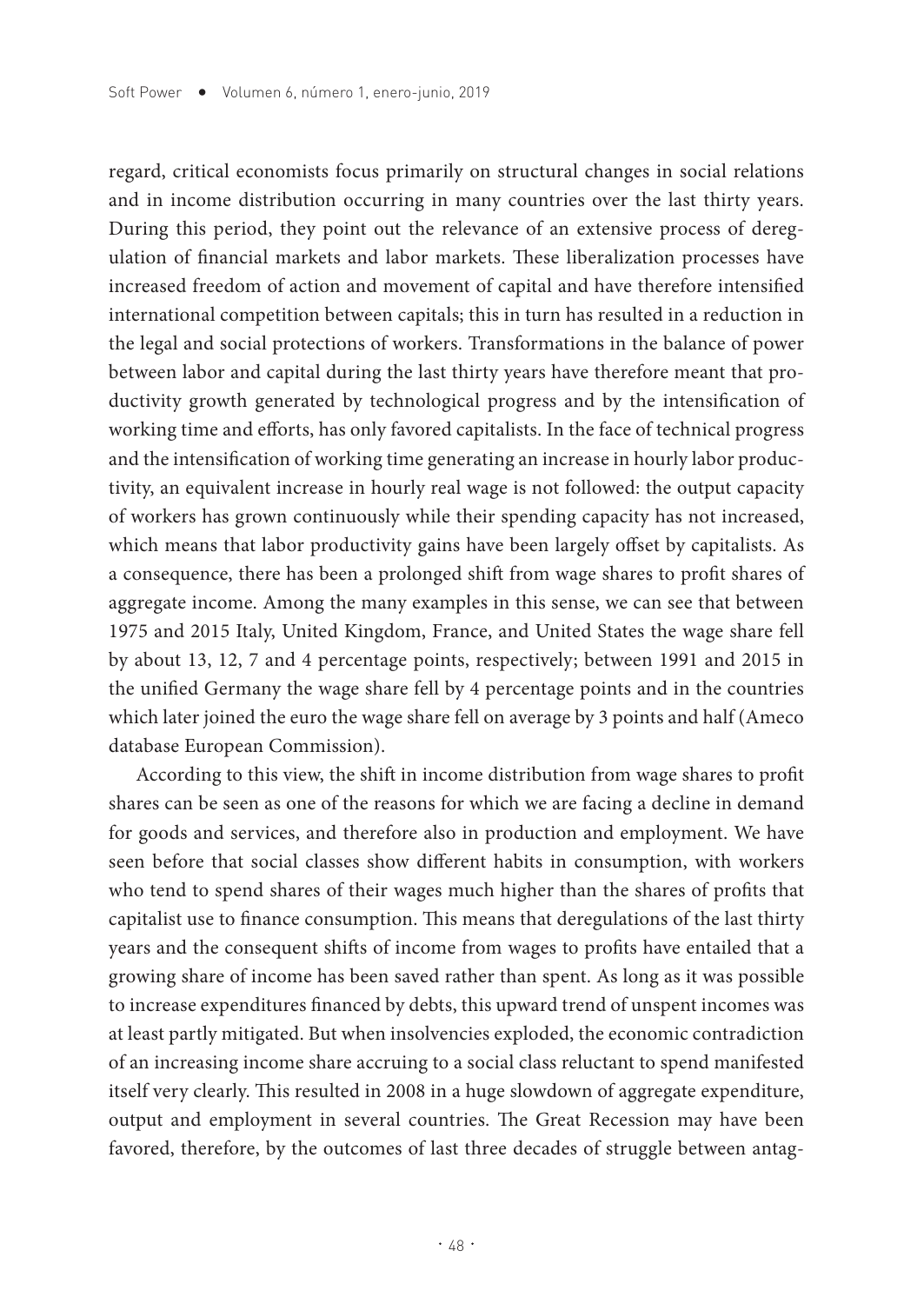onistic social classes which, by their structural features, have different approaches to spending.

The role of class struggle and related changes in income distribution among the determinants of the great recession could even be quantified: it is possible to show, for example, that in the last three decades in the countries of the current Euro-12 area, a continuous shift of aggregate income in favor of profits consisting of a drop of eleven percentage points in the wage share has contributed to keeping actual GDP several percentage points below a hypothetical GDP which would have been reached if distribution had not changed (source: Brancaccio et al. 2010 on data by Stockhammer et al. 2009).

# **Economic crisis and crisis in social mobilization: a possible interpretation**

The interpretation of the capitalist crisis based on different propensities to consume of workers and capitalist cannot be considered exhaustive: even its own advocates regard it as an important co-factor of the great recession, but not as the sole determinant. However, that interpretation highlights a fact hardly controvertible: the partition of capitalist society into opposing classes is evident not only in terms of the relations of production but also from the point of view of spending habits, which accentuate the instability of this mode of production. This finding clearly supports an anti-individualistic epistemological approach to political economy and gives support to the criticism of the dominant economic theory. The objective reaffirmation of the division of contemporary society into antagonistic classes of capitalists and workers, however, raises further crucial questions. Nowadays, in fact, the existence of a working class appears undisputed in objective terms, but at the same time there appears to be no sign of life from the point of view of its political subjectivity. The long season of labour and financial deregulations and the consequent international collapse of the wage share of aggregate income is one of several indicators of the complete evanescence of a working class political subjectivity.

Some studies suggest that it is necessary today to look at the deep transformation of social structures in contemporary capitalism to better understand the changes of collective identities as well political mobilization of social aggregates. Despite the growth of inequality can be clearly synthetized in the fall of the aggregate share of income paid to workers taken in general terms, the social process of individualization, the end of the organized working class and the reduction of the worker to lonely and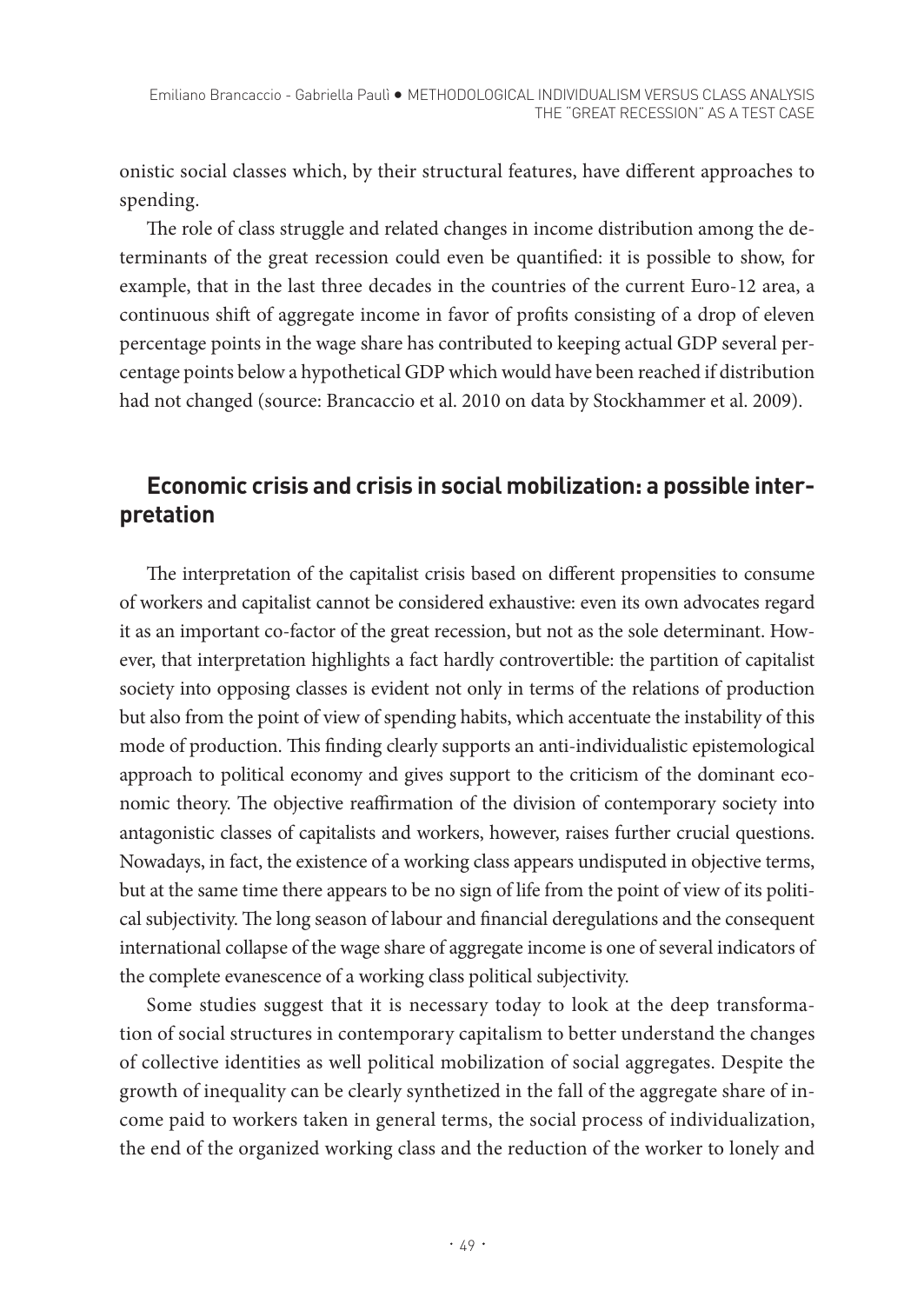desperate monad who every day brings together pieces of molecular income seem to prevent any possible political protagonism of a general working class (Bauman, 2000). It is not a coincidence that current social mobilizations look like *a fragmented patchwork*, *multiclass* rather than *single class*, with participants coming from multifarious social backgrounds. With these levels of fragmentation, however, it seems no easy to develop collective identities able to face the challenges of constructing new political subjects, mobilizing limited resources and influencing a very closed political system (Della Porta, 2015).

An interesting suggestion to try to interpret the evolution of social mobilization has been proposed by Della Porta (2016). Her basic idea is to "connect literature on social movements with (especially Marxist) approaches to the political economy of the neoliberal crisis". The purpose of this exercise is to analyze "some recent contributions on the different temporality and spatiality of capitalism in order to single out new tool-kits which could help in the analysis of the structural conditions for protests". The declared attempt is to bring renewed attention to the "class bases of protest" (Della Porta, 2016). In our view, this proposal of research on social mobilization based on the recognition of the complex articulation of temporality and spatiality of capitalism could be particularly promising. This approach can be regarded as irreducibly antagonistic with the linear vision of time typical of mainstream economic analysis, while it seems in tune with the interpretation of the capitalist mechanism in terms of social reproduction. Furthermore, it seems to present various points of contact with an epistemology of social sciences that seeks to promote a non-naive vision of the "time's arrow" (Hodges, 2011).

Della Porta's suggestion could also be interpreted and in some way extended in order to see whether the analytical framework that we have described in this work can contribute to an interpretation of the spatial and temporal complex dynamics of social and political mobilization in times of capitalist crisis. In this respect, it is important to clarify that spatial and temporal differences in capitalist dynamics also intersects with some general regularities. For example, it may be interesting to note that current production and reproduction of social class relations seem to follow the same logical path in several countries, which prolongs the decline in wage shares and exacerbates the tendency towards further crises. In fact, as we said before, the path of wage shares is similar in all the countries examined, and more generally in all the so-called advanced economies. This tendency towards international uniform trends in income distribution can be considered as a typical sign of what Marxists define "international capital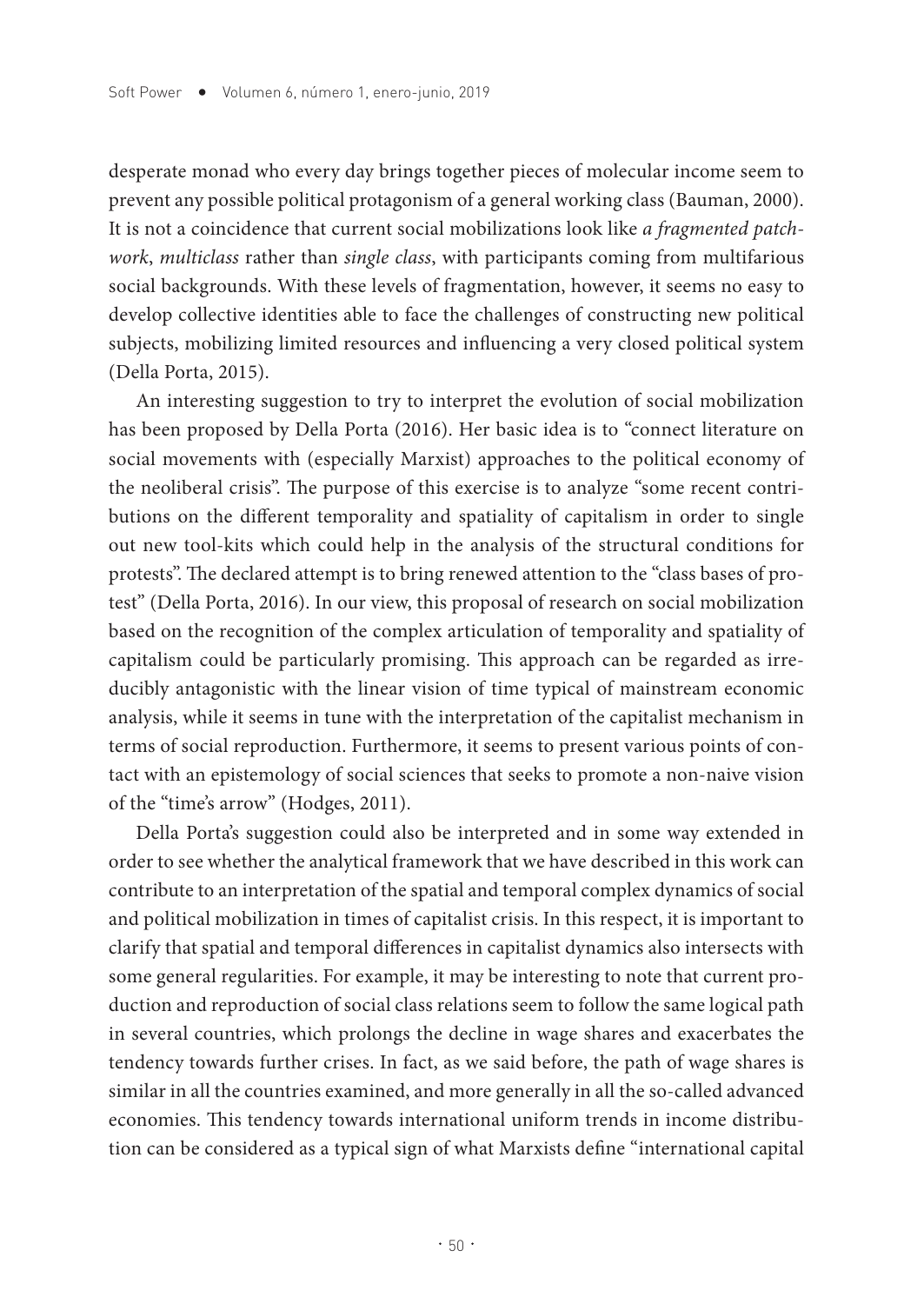centralization" (Marx, 1867; Hilferding, 1910; Brancaccio & Fontana, 2016) and today is usually called with the simpler term of "capitalist globalization": economic integration among countries increases capitalist competition, promotes deregulations, then concentrates capital and lowers wage shares on an international scale.

In light of this trend, we could ask if the international centralization of capital tends to create convergence not only in wage shares but also in real wage dynamics, and therefore if it makes working and life conditions of people located in different countries more uniform. If so, it could indeed find support the old Marxist idea that globalization, and the associated trend towards centralization of capital, should foster a growing convergence between material conditions of reproduction of the working class in different countries, and thus it could facilitate the construction of common social and political movements on a transnational basis. The answer to this question, however, is not necessarily positive. For example, let us consider the case of the European Monetary Union. During the life of the euro area there has been a significant process of market integration and capital centralization. Working conditions and wage trends, however, did not record a corresponding convergence between countries. It is important to note that from 1999 to 2013 the variance in real wages between the various member countries of EMU has grown from 0,015 to 0,080, with a surge following the 2008 crisis (data OECD 2014). The European case seems to show that the processes of international economic integration and related centralization of capital, as such, do not necessarily lead to greater uniformity of working conditions and real wage trends in the various countries, and therefore not necessarily they generate conditions and political consolidation of mutual recognition between workers from different countries.

From the point of view of social reproduction theory, this evidence can be interpreted in two ways. If one adheres to the traditional Marxian schemes of reproduction, then he/she must remain faithful to the canonical idea that in the long run international capitalist integration promotes a convergence in distributive shares, real wages and working class conditions. According to this view, the increase in real wages variance within the EMU could only be considered as a temporary phenomenon, in any case not generalizable. However, if this traditional conclusion should find more unfavorable empirical evidence, then one should consider the possibility of a change in the theoretical framework. In this sense, it could be possible to consider an updating of Marxian schemes of reproduction which admitted process of divergence between wages and material reproduction conditions of social classes. The growing wage variance within the European Monetary Union would become, in this view, not an exception but an example of a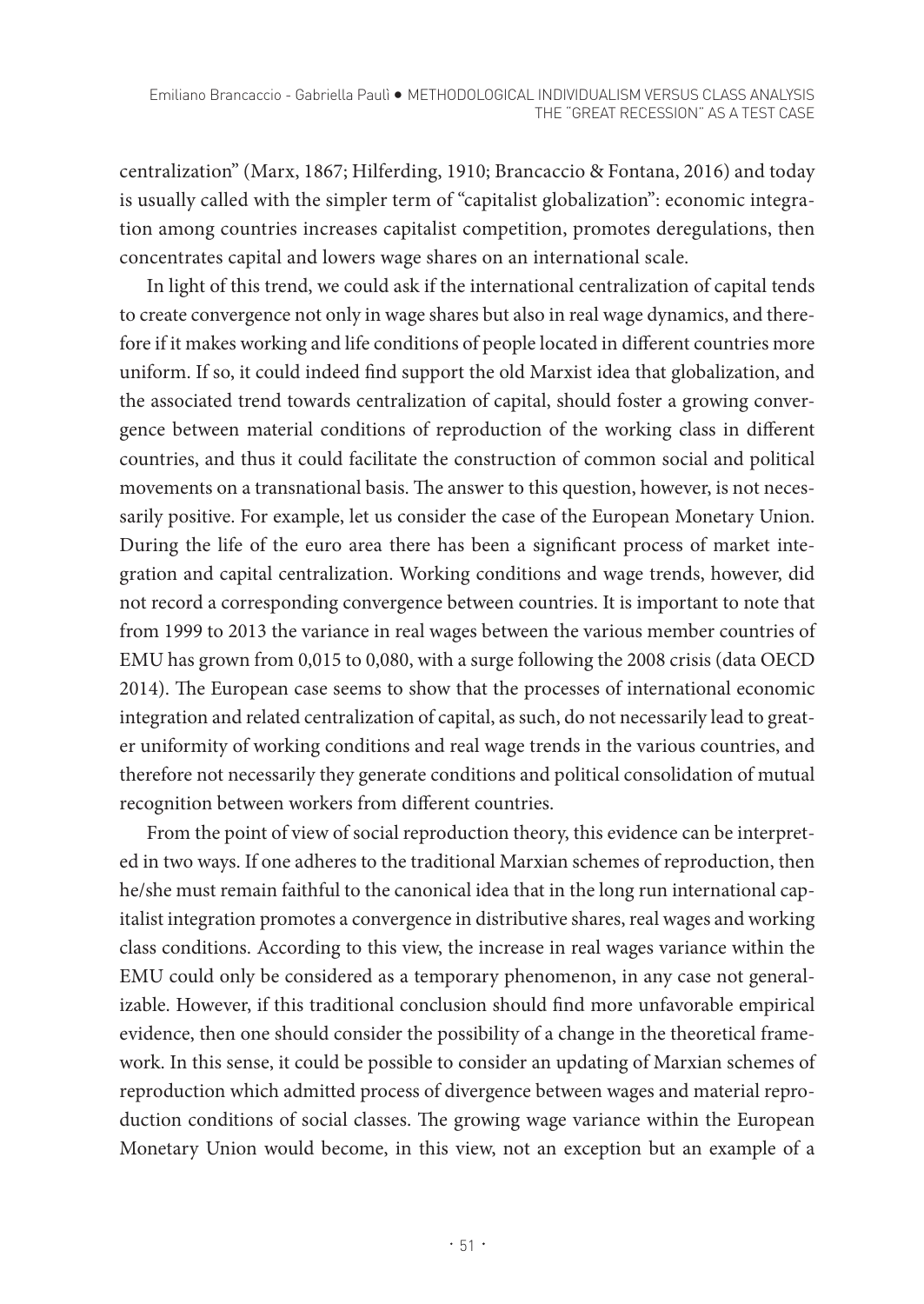more general movement of transactional capitalism towards territorial divergence and working class potential fragmentation.

During these years of economic crisis progressive social movements have neglected a deep study of capital developments and their impacts on social relations between and within social classes as well as on gender and class relations. An attempt to overcome this gap is now underway and the works of Della Porta (2016) move in this perspective. In social movements studies different interpretations on the class roots (or rather not-class roots) of the recent protests in time of crisis are flourishing. At the same time, the interpretations on the *political* relevance of these multifaceted aggregates to restart the class struggle are multiple and sometimes conflicting. In our view it should be necessary to consider more into the analysis of the social movements the objective international tendencies of capital, in an attempt to better understand the way in which spatial and temporal complex dynamics of capitalist processes shape class relations. This renewed materialist framework could even help for the development of a more *conscious* internationalist, progressive political action (on this point see, among others, Brancaccio 2016).

#### **Conclusions**

The ongoing debate in the aftermath of economic crisis shows that several voices inside mainstream lines of thought support the thesis of a link between increasing inequalities, drop in aggregate expenditure and economic crisis. Some of these contributions add that this link should be considered as a "structural" and "log-term" nexus (Fitoussi and Stiglitz, 2009; IMF-ILO, 2010). This trend could be regarded as the symptom of a possible influence of critical schools of thought in the international debate on the economic crisis. It must also be said, however, that the way mainstream analyses approach this argument presents some internal contradictions. Suffice it to say that mainstream models seem unable to derive a convincing explanation of the different consumption habits of different social classes. In some way, the neo-classical roots of their macroeconomics do not allow mainstream economists to conceive consumption decisions of workers and capitalists as the outcomes of the respective social structures in which they are implanted. It is no surprise that when the critical economist Piero Sraffa talked about consumption decisions in terms of historically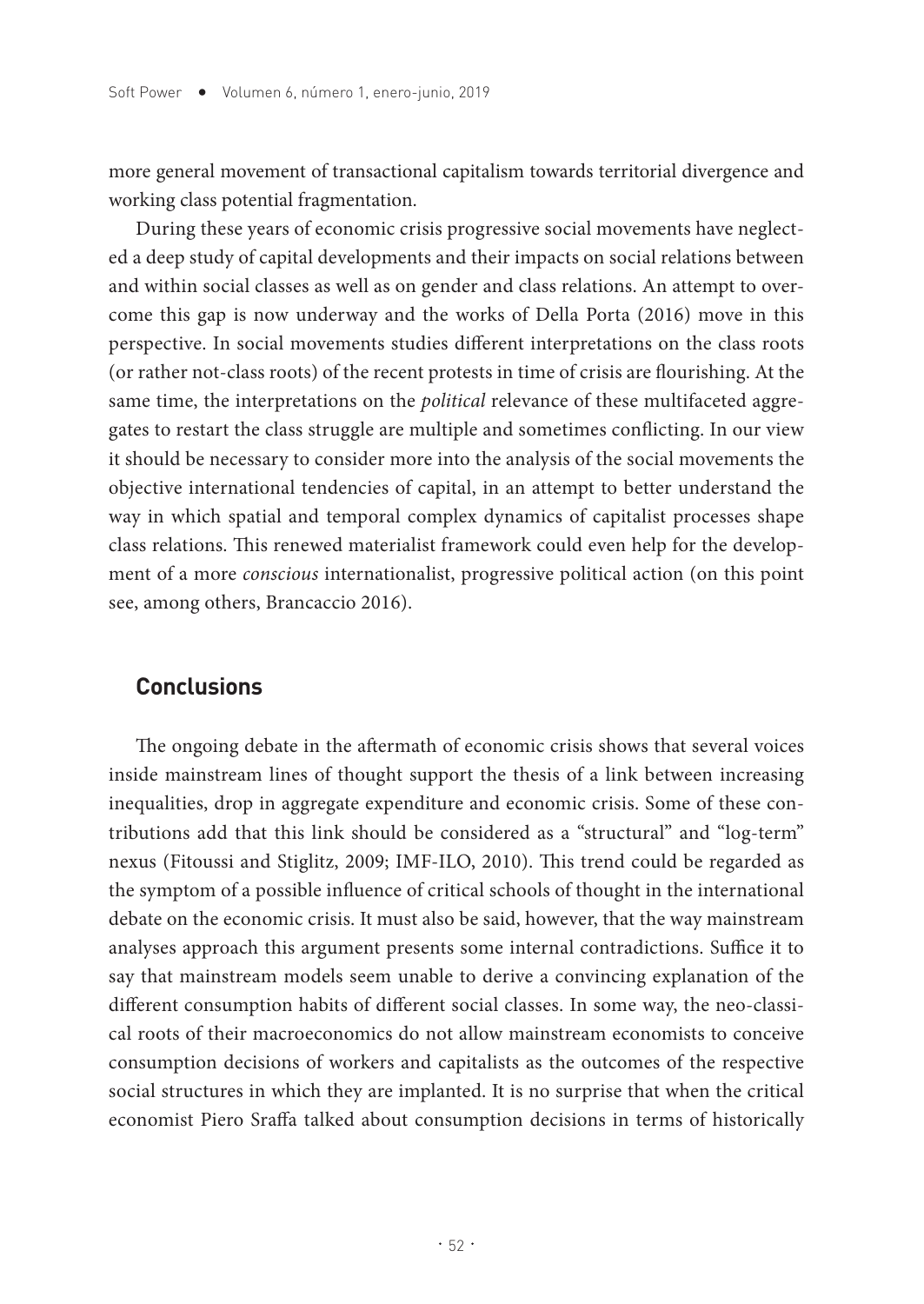and perhaps anthropologically determined habits and customs, his neo-classical opponent Frank Hahn was only able to reinterpret such a complex thesis in the misleading terms of utility maximization of single individuals (Hahn 1985). Furthermore, mainstream models are based on a neo-classical conception of "natural equilibrium" which rules out the idea that any change in aggregate demand could have effects on "long term" output and productive capacity. We are then faced with an interesting paradox: distinguished mainstream economists propose interpretations of the crisis that do not seem easy to reconcile with the theoretical visions that they have long advocated, and which are instead compatible with alternative models belonging to the paradigm of social reproduction.

This is one of the reasons an alternative paradigm based on social classes and class struggle could be considered as a necessary epistemological change in order to make economic analysis consistent with the current reality of capitalist crisis. Critical perspectives recognize social classes and related conflicts in production and distribution as essential elements of economic analysis, restoring economic discipline to its political dimension. In the case of the recent economic crisis, while the mainstream approach focuses on an interpretation in terms of "financial" determinants and "subjectivist" methodology, the alternative paradigm suggests a different view in terms of objectivism, in which a non-negligible role is attributed to "real" and "social" determinants of recession such as disparities between social classes and their different habits in consumption. A nexus between economic and political analysis can also be found in the fact that alternative, class analysis of social reproduction also offers some evidence to examine the possible impacts of current capitalist dynamics on progressive social movements: international market integration and capital centralization, in particular, seem to favor international income distribution convergence but also real wage divergence, a complex spatial and temporal trend of capitalist dynamics that should prompt a thought for all those who wish to contribute to a reorganization and relaunch of progressive social struggles.

According to the alternative paradigm of social reproduction, then, no daring hypothesis on utility or heroic assumption about rational and maximizing behavior of individuals is required to analyze the dynamics of contemporary capitalism. Classes and social conflict matter and should regain their epistemological primacy in order to return economic analysis to its *political* dimension: that is, to Classical *political economy* and its Marxian *critique*.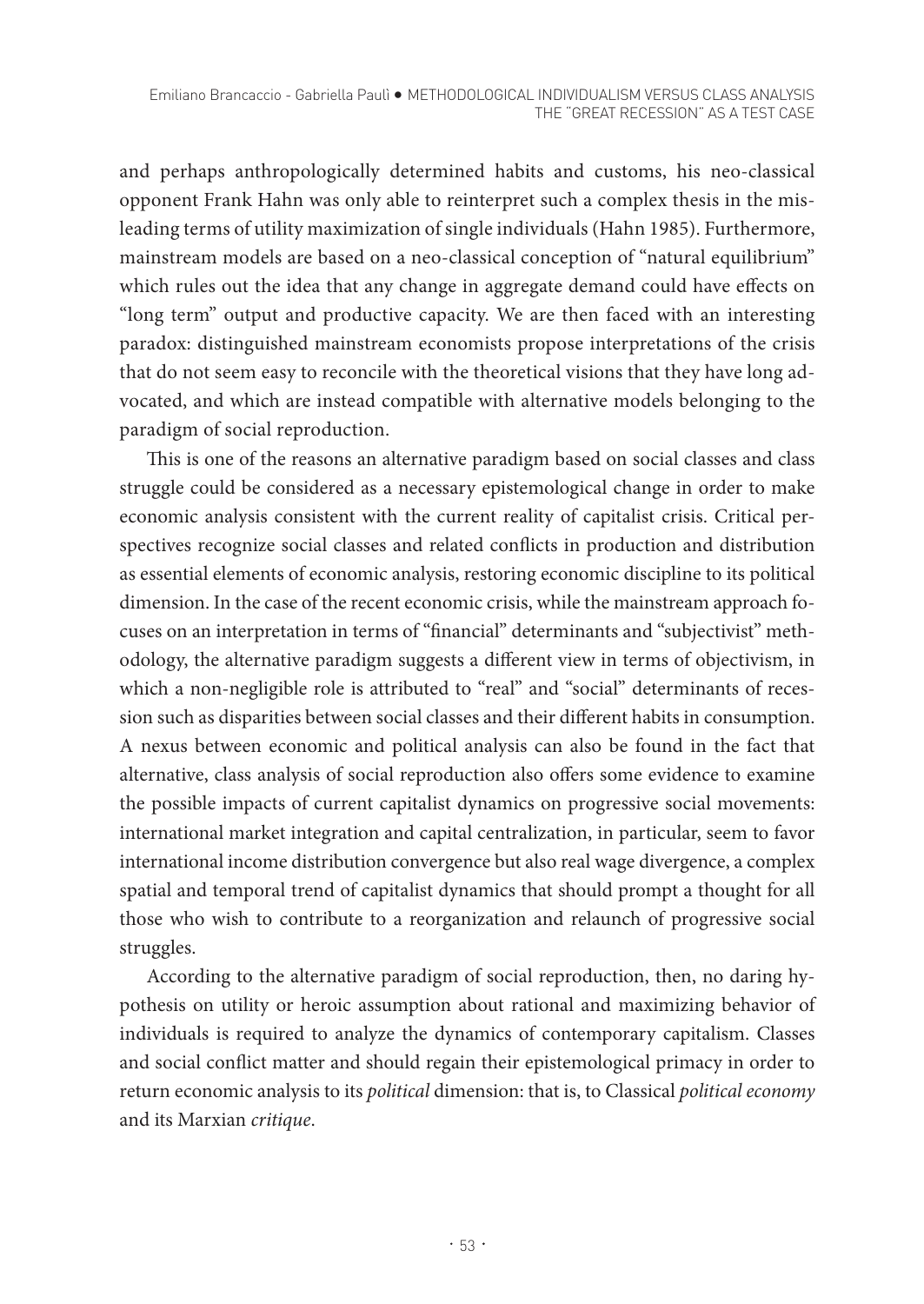#### **References**

- Althusser, L. (1971). Ideology and Ideological State Apparatuses. In (id) *Lenin and Philosophy and Other Essays*. New York: Monthly Review Press.
- Arrow, K.J. (1994). Methodological Individualism and Social Knowledge. *The American Economic Review*, *84* (2), 1-9.
- Baran, P. & Sweezy P.M. (1966). *Monopoly Capital*. New York: Monthly Review Press.
- Bataille, G. (1991). *The Accursed Share*, *Volume 1: Consumption* (1949). New York: Zone Books
- Bauman, Z. (2000). *Modern Liquidity*. Cambridge, UK: Polity Press.
- Boulding, K.E. (1969). Economics as a Moral Science. *American Economic Review, 59*(1), 1-12.
- Blanchard, O. (2000). *Macroeconomics (2nd ed). London: Prentice Hall*.
- Blanchard, O., Amighini A., Giavazzi F. (2013) *Macroeconomics. A European Perspective*. (2nd ed). Harlow: Pearson Education.
- Brancaccio, E. (2008). Solvency and labour effort in a monetary theory of reproduction. *European Journal of Economic and Social Systems*, *21*, 195-211.
- Brancaccio, E. (2011). Some Contradictions in "Mainstream" Interpretations of the Crisis and New Perspectives in the Critique of Economic Theory and Policy. In Brancaccio E. & Fontana G. (eds) *The global economic crisis. New perspectives on the Critique of Economic Theory and Policy*.London-New York: Routledge.
- Brancaccio, E. (2016). For an International Social Standard on Capital Movements, European Parliament, Conference "*Resistance and alternatives to free trade*", GUE/NGL Group, 7 December.
- Brancaccio, E. & Califano, A. (2018). *Anti-Blanchard macroeconomics. A comparative approach*. Edward Elgar.
- Brancaccio, E. & Fontana G. (eds). (2011). *The global economic crises. New perspectives on the Critique of Economic Theory and Policy*. London-New York: Routledge.
- Brancaccio, E., Ciccone R., Realfonzo R., Stirati, A., Suppa, D. (2010). Regime di accumulazione, distribuzione del reddito e crisi, *Società Italiana degli Economisti*, 51° Riunione scientifica annuale, Università di Catania, 15 ottobre.
- Brancaccio, E. & Fontana, G. (2016). 'Solvency rule' and capital centralization in a monetary union. *Cambridge Journal of Economics, 40*(4), 1055–1075.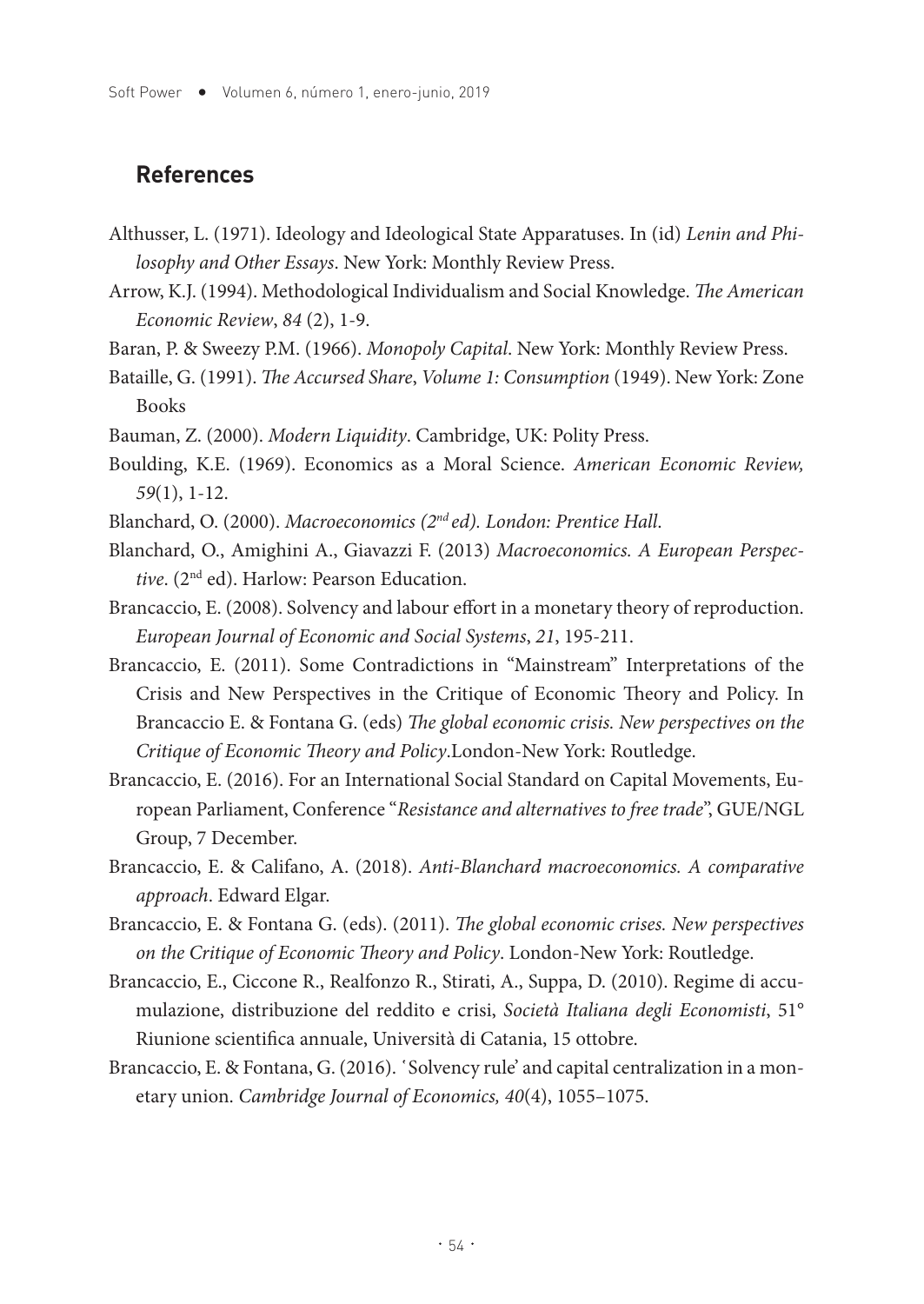- Cacioppo, J.T. & Berntson, G.G. (2002). *Social neuroscience*. In Cacioppo J.T., Berntson G. G., Adolphs R., Carter, C. S., Davidson R. J., McClintock M. K, McEwen B., Meaney M. J, Schacter D. L., Sternberg E. M, Suomi S. S., Taylor S. E, *Foundations in social neuroscience*. Cambridge: MIT Press, 3-10.
- Carrier J.G. & Heyman, J. McC. (1997). Consumption and Political Economy. *Journal of the Royal Anthropological Institute*, *3*(2), 355-273
- Kalecki, M. (1939). *Essays in the Theory of Economic Fluctuations.* London: Allen and Unwin.
- Clarke, S. (1994). *Marx's Theory of crisis*. Basingstoke: Macmillan Press.
- Dobb, M. (1939). *Political economy and capitalism*. New York: International Publisher.
- Damasio, A. (1994). *Descartes' Error: Emotion, Reason, and the Human Brain*. New York: Avon Books.
- Della Porta, D. (2015). *Social movements in times of austerity: bringing capitalism back into protest analysis*. Cambridge Malden: Polity Press.
- Della Porta, D. (2016). *Bringing capitalism back in social movement analysis*, mimeo.
- Della Porta, D. & Keating, M. (2008). How many approaches in the social sciences? An epistemological introduction. In Della Porta and Keating (eds.), *Approaches and methodologies in the social sciences*. Cambridge: Cambridge University Press.
- Easterling, S. (2003). Marx's Theory of Economic crisis. *International Socialist Review*, 32, November-December.
- Edgeworth, F.Y. (1981). *Mathematical Psychics*. London: Kegan Paul.
- Fine, B. (2000). Economics Imperialism and Intellectual Progress: The Present as History of Economic Thought? *History of Economics Review*, 32, 10-36.
- Fitoussi, J.P. & Stiglitz, J. (2009). *The ways out of the crisis and the building of a more cohesive world*. The Shadow GN, Chair's Summary, LUISS Guido Carli, Rome, May 6-7.
- Galbraith, J.K. (1998). *The affluent society*. Boston: Houghton Mifflin Harcourt.
- Graeber, D. (2011). "Consumption". *Current Anthropology*, *52*(4) 489-511.
- Graziani, A. (2003). *The monetary theory of production*. Cambridge: Cambridge University Press.
- Griffin, R., Pitts, M., Smith, R., Brook, A. (2011). Inequality at late Roman Baldock, UK: The impact of Social Factors on Health and Diet. *Journal of Anthropological Research*, *67*(4), 533-556.
- Hahn, F. (1982). The Neo-Ricardians. *Cambridge Journal of Economics*, *6*(4), 353-374.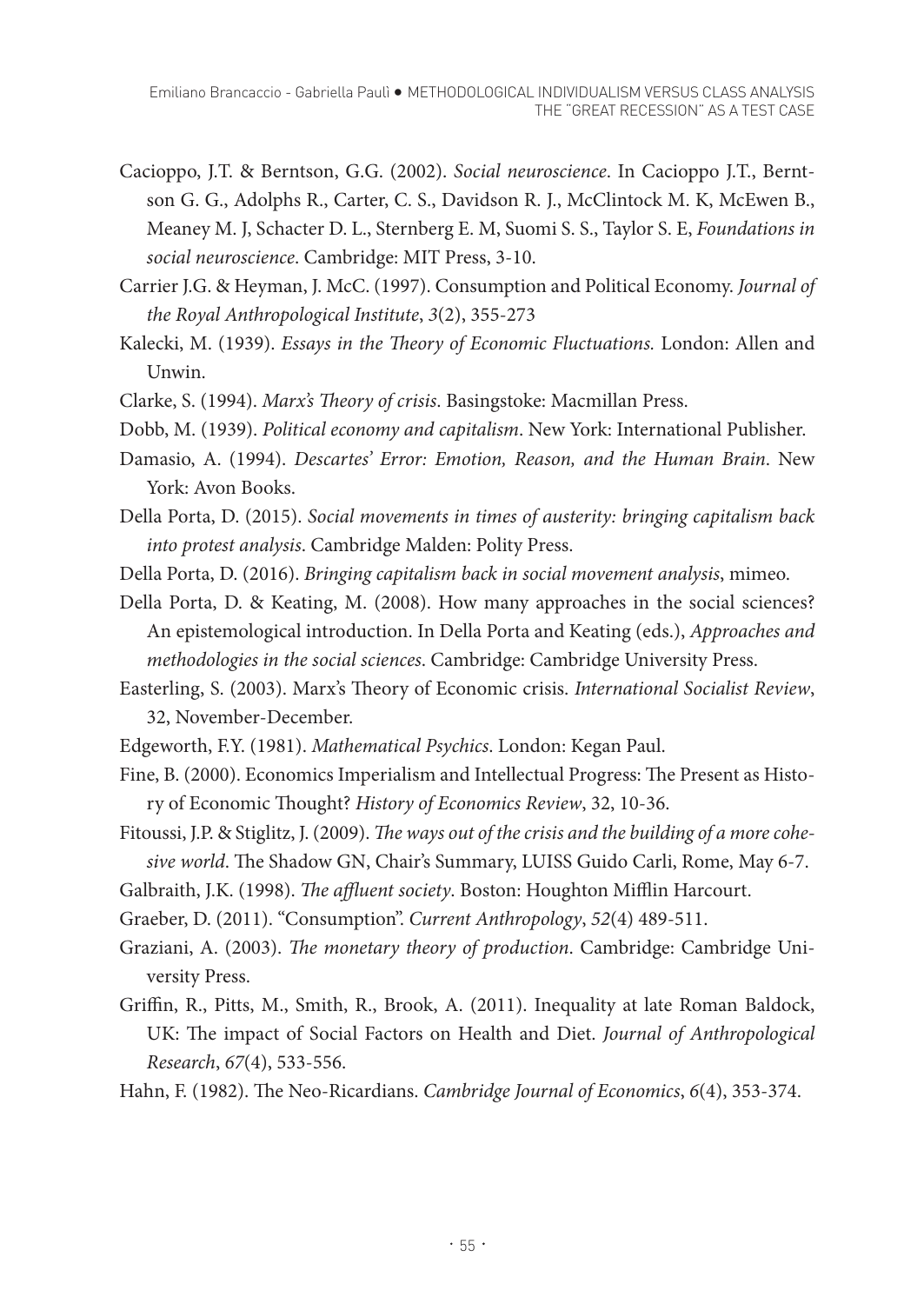- Hahn, F. (1985), In praise of economic theory. *Money, Growth and Stability*. Oxford: Basil Blackwell.
- Hilferding, R. (2011) *Il capitale finanziario*(1910). Milano-Udine: Mimesis.
- Hodges, M. (2008). Rethinking time's arrow. *Anthropological Theory*, *8*(4), 399-429.
- Hutt, W.H. (1940). The Concept of Consumers' Sovereignty. *Economic Journal*, *50*(197), 66–77.
- IMF and ILO (2010). *The Challenges of Growth, Employment and Social Cohesion*, Joint ILO-IMF conference in cooperation with the office of the Prime Minister of Norway, Oslo, 13 September.
- IMF (2012). The Quest for Lasting Stability. Global Financial Stability Report, April 2012. *World Economic and Financial Surveys*, IMF Washington (DC).
- *Jevons, W.S. (1970). The Theory of Political Economy (1871). Baltimore: Penguin.*
- *Lavoie, M. (2009). Introduction to Postkyeynesian Economics. Basingstoke: Palgrave Mc-Millan.*
- Lawson, T. (2006). The Nature of Heterodox Economics. *Cambridge Journal of Economics*, *30*, 483-505.
- Lucarelli, S., Lunghini, G. (2012). *The resistible rise of mainstream economics. The Dominant Theory and the Alternative Economic Theories*.Bergamo: Bergamo University press - Sestante.
- Marx, K. (1994). *Il capitale. Critica dell'economia politica* (1867-1885-1894). Libro I, II, III. Roma: Editori Riuniti.
- Miller, D. (1995). Consumption and commodities. *Annual Review of Anthropology*, *24*, 141-161.
- Mirowski, P. (1984). Physics and the marginalist revolution. *Cambridge Journal of economics,* (8), 361-379.
- Mirowski, P. (1988). *Against mechanism; Protecting economics from science*. Totowa NJ: Rowman and Littlefield.
- O'Hara, P.H. (2000). *Marx, Veblen and Contemporary Institutional Political Economy.* Cheltenham: Elgar.
- Pareto, V. (1906). *Manual of Political Economy*. Oxford: Oxford University Press.
- Pauli, J. (2011). Celebrating distinctions. Common and conspicuous weddings in rural Namibia*. Ethnology*, *50*(2), 153-167.
- Robbins, L. (1932). *An essay on the Nature and Significance of Economic Science*. London: Macmillan.